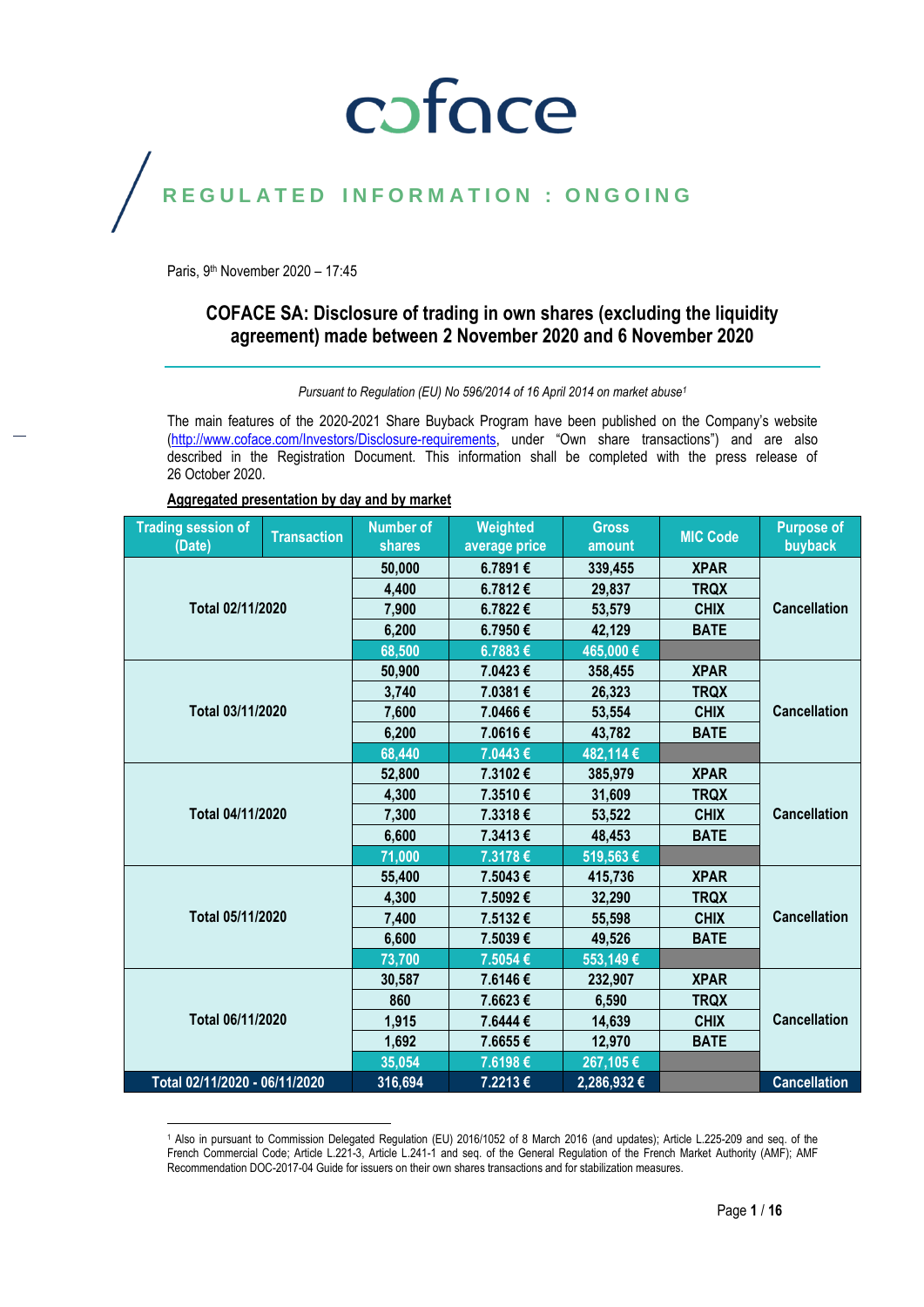#### **Detail transaction by transaction**

| <b>Trading session of</b><br>(Date) | <b>Transaction</b> | <b>Number of</b><br>shares | Weighted<br>average price | <b>Gross amount</b> | <b>MIC Code</b> | <b>Purpose of</b><br>buyback |
|-------------------------------------|--------------------|----------------------------|---------------------------|---------------------|-----------------|------------------------------|
| 02/11/2020                          | Purchase           | 1,800                      | 6.7500€                   | 12,150.00 €         | <b>XPAR</b>     | Cancellation                 |
| 02/11/2020                          | Purchase           | 917                        | 6.7200€                   | 6,162.24 €          | <b>XPAR</b>     | Cancellation                 |
| 02/11/2020                          | Purchase           | 65                         | 6.7200€                   | 436.80€             | <b>XPAR</b>     | Cancellation                 |
| 02/11/2020                          | Purchase           | 1,739                      | 6.7400€                   | 11,720.86 €         | <b>XPAR</b>     | Cancellation                 |
| 02/11/2020                          | Purchase           | 499                        | 6.7200€                   | 3,353.28€           | <b>XPAR</b>     | Cancellation                 |
| 02/11/2020                          | Purchase           | 454                        | 6.7100€                   | 3,046.34 €          | <b>CHIX</b>     | Cancellation                 |
| 02/11/2020                          | Purchase           | 405                        | 6.7700€                   | 2,741.85€           | <b>BATE</b>     | Cancellation                 |
| 02/11/2020                          | Purchase           | 541                        | 6.7200€                   | 3,635.52€           | <b>XPAR</b>     | Cancellation                 |
| 02/11/2020                          | Purchase           | 181                        | 6.6900€                   | 1,210.89€           | <b>XPAR</b>     | Cancellation                 |
| 02/11/2020                          | Purchase           | 295                        | 6.6900€                   | 1,973.55€           | <b>XPAR</b>     | Cancellation                 |
| 02/11/2020                          | Purchase           | 30                         | 6.6900€                   | 200.70€             | <b>XPAR</b>     | Cancellation                 |
| 02/11/2020                          | Purchase           | 241                        | 6.7000€                   | 1,614.70€           | <b>TRQX</b>     | Cancellation                 |
| 02/11/2020                          | Purchase           | 415                        | 6.7000€                   | 2,780.50€           | <b>CHIX</b>     | Cancellation                 |
| 02/11/2020                          | Purchase           | 78                         | 6.7100€                   | 523.38€             | <b>CHIX</b>     | Cancellation                 |
| 02/11/2020                          | Purchase           | 385                        | 6.7100€                   | 2,583.35€           | <b>CHIX</b>     | Cancellation                 |
| 02/11/2020                          | Purchase           | 453                        | 6.7200€                   | 3,044.16€           | <b>BATE</b>     | Cancellation                 |
| 02/11/2020                          | Purchase           | 538                        | 6.7200€                   | 3,615.36€           | <b>TRQX</b>     | Cancellation                 |
| 02/11/2020                          | Purchase           | 592                        | 6.7200€                   | 3,978.24 €          | <b>XPAR</b>     | Cancellation                 |
| 02/11/2020                          | Purchase           | 2,817                      | 6.7200€                   | 18,930.24 €         | <b>XPAR</b>     | Cancellation                 |
| 02/11/2020                          | Purchase           | 186                        | 6.6900€                   | 1,244.34 €          | <b>XPAR</b>     | Cancellation                 |
| 02/11/2020                          | Purchase           | 533                        | 6.6900€                   | 3,565.77 €          | <b>XPAR</b>     | Cancellation                 |
| 02/11/2020                          | Purchase           | 194                        | 6.6900€                   | 1,297.86€           | <b>XPAR</b>     | Cancellation                 |
| 02/11/2020                          | Purchase           | 700                        | 6.7000€                   | 4,690.00 €          | <b>XPAR</b>     | Cancellation                 |
| 02/11/2020                          | Purchase           | 205                        | 6.7000€                   | 1,373.50€           | <b>XPAR</b>     | Cancellation                 |
| 02/11/2020                          | Purchase           | 461                        | 6.7000€                   | 3,088.70€           | <b>CHIX</b>     | Cancellation                 |
| 02/11/2020                          | Purchase           | 400                        | 6.7100€                   | 2,684.00 €          | <b>XPAR</b>     | Cancellation                 |
| 02/11/2020                          | Purchase           | 409                        | 6.7100€                   | 2,744.39€           | <b>XPAR</b>     | Cancellation                 |
| 02/11/2020                          | Purchase           | 528                        | 6.7200€                   | 3,548.16€           | <b>XPAR</b>     | Cancellation                 |
| 02/11/2020                          | Purchase           | 1,297                      | 6.7100€                   | 8,702.87€           | <b>XPAR</b>     | Cancellation                 |
| 02/11/2020                          | Purchase           | 651                        | 6.7000€                   | 4,361.70€           | <b>BATE</b>     | Cancellation                 |
| 02/11/2020                          | Purchase           | 81                         | 6.7000€                   | 542.70€             | <b>BATE</b>     | Cancellation                 |
| 02/11/2020                          | Purchase           | 769                        | 6.6800€                   | 5,136.92€           | <b>XPAR</b>     | Cancellation                 |
| 02/11/2020                          | Purchase           | 300                        | 6.6600€                   | 1,998.00 €          | <b>XPAR</b>     | Cancellation                 |
| 02/11/2020                          | Purchase           | 591                        | 6.6600€                   | 3,936.06€           | <b>XPAR</b>     | Cancellation                 |
| 02/11/2020                          | Purchase           | 300                        | 6.6400€                   | 1,992.00 €          | <b>CHIX</b>     | Cancellation                 |
| 02/11/2020                          | Purchase           | 168                        | 6.6400 €                  | 1,115.52€           | <b>CHIX</b>     | Cancellation                 |
| 02/11/2020                          | Purchase           | 453                        | 6.6300€                   | 3,003.39€           | <b>TRQX</b>     | Cancellation                 |
| 02/11/2020                          | Purchase           | 465                        | 6.6600 €                  | 3,096.90 €          | <b>XPAR</b>     | Cancellation                 |
| 02/11/2020                          | Purchase           | 1,439                      | 6.7700€                   | 9,742.03€           | <b>XPAR</b>     | Cancellation                 |

Page **2** / **16**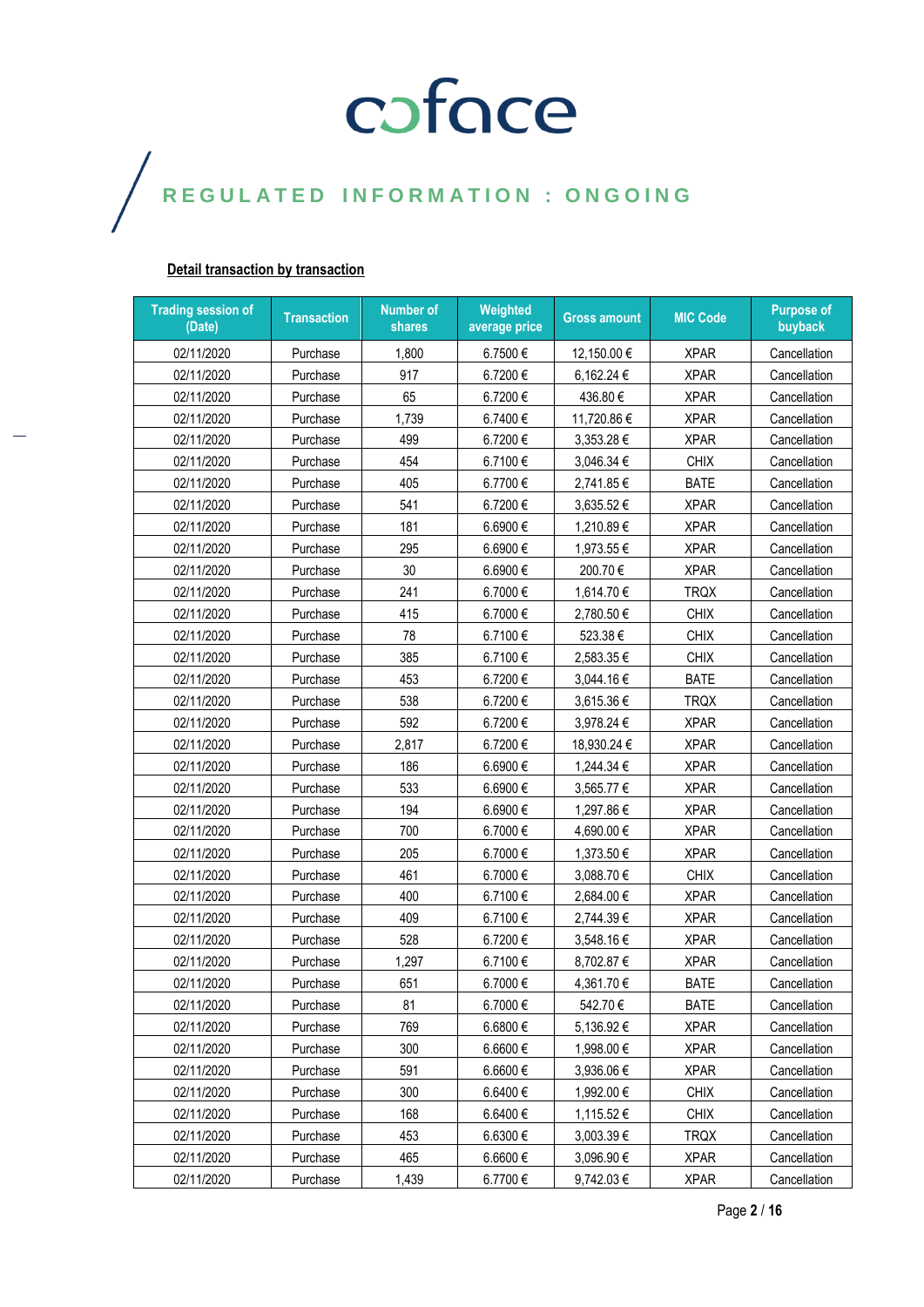### $\bigg)$

| 02/11/2020 | Purchase | 100   | 6.7600 € | 676.00€     | <b>XPAR</b> | Cancellation |
|------------|----------|-------|----------|-------------|-------------|--------------|
| 02/11/2020 | Purchase | 1,170 | 6.7600€  | 7,909.20€   | <b>XPAR</b> | Cancellation |
| 02/11/2020 | Purchase | 549   | 6.7700€  | 3,716.73 €  | <b>CHIX</b> | Cancellation |
| 02/11/2020 | Purchase | 14    | 6.7800€  | 94.92€      | <b>BATE</b> | Cancellation |
| 02/11/2020 | Purchase | 661   | 6.7700€  | 4,474.97 €  | <b>XPAR</b> | Cancellation |
| 02/11/2020 | Purchase | 645   | 6.7600 € | 4,360.20 €  | <b>BATE</b> | Cancellation |
| 02/11/2020 | Purchase | 444   | 6.7600€  | 3,001.44 €  | <b>XPAR</b> | Cancellation |
| 02/11/2020 | Purchase | 2,055 | 6.8000€  | 13,974.00 € | <b>XPAR</b> | Cancellation |
| 02/11/2020 | Purchase | 197   | 6.8000 € | 1,339.60 €  | <b>XPAR</b> | Cancellation |
| 02/11/2020 | Purchase | 576   | 6.7900€  | 3,911.04 €  | <b>CHIX</b> | Cancellation |
| 02/11/2020 | Purchase | 651   | 6.7900€  | 4,420.29 €  | <b>TRQX</b> | Cancellation |
| 02/11/2020 | Purchase | 394   | 6.7900€  | 2,675.26 €  | <b>XPAR</b> | Cancellation |
| 02/11/2020 | Purchase | 61    | 6.7900€  | 414.19€     | <b>XPAR</b> | Cancellation |
| 02/11/2020 | Purchase | 711   | 6.8100€  | 4,841.91 €  | <b>XPAR</b> | Cancellation |
| 02/11/2020 | Purchase | 157   | 6.8900 € | 1,081.73 €  | <b>CHIX</b> | Cancellation |
| 02/11/2020 | Purchase | 158   | 6.8900€  | 1,088.62 €  | <b>CHIX</b> | Cancellation |
| 02/11/2020 | Purchase | 114   | 6.8900€  | 785.46€     | <b>BATE</b> | Cancellation |
| 02/11/2020 | Purchase | 677   | 6.8900 € | 4,664.53 €  | <b>BATE</b> | Cancellation |
| 02/11/2020 | Purchase | 400   | 6.9000€  | 2,760.00 €  | <b>XPAR</b> | Cancellation |
| 02/11/2020 | Purchase | 1,769 | 6.9000€  | 12,206.10 € | <b>XPAR</b> | Cancellation |
| 02/11/2020 | Purchase | 359   | 6.8500 € | 2,459.15€   | <b>XPAR</b> | Cancellation |
| 02/11/2020 | Purchase | 82    | 6.8500€  | 561.70€     | <b>XPAR</b> | Cancellation |
| 02/11/2020 | Purchase | 640   | 6.9100€  | 4,422.40 €  | <b>XPAR</b> | Cancellation |
| 02/11/2020 | Purchase | 384   | 6.9100€  | 2,653.44 €  | <b>XPAR</b> | Cancellation |
| 02/11/2020 | Purchase | 376   | 6.9000€  | 2,594.40 €  | <b>XPAR</b> | Cancellation |
| 02/11/2020 | Purchase | 109   | 6.9000€  | 752.10€     | <b>XPAR</b> | Cancellation |
| 02/11/2020 | Purchase | 373   | 6.9000 € | 2,573.70€   | <b>XPAR</b> | Cancellation |
| 02/11/2020 | Purchase | 623   | 6.9000€  | 4,298.70 €  | <b>CHIX</b> | Cancellation |
| 02/11/2020 | Purchase | 213   | 6.9000€  | 1,469.70 €  | <b>XPAR</b> | Cancellation |
| 02/11/2020 | Purchase | 306   | 6.9000 € | 2,111.40 €  | <b>XPAR</b> | Cancellation |
| 02/11/2020 | Purchase | 545   | 6.9000€  | 3,760.50 €  | <b>TRQX</b> | Cancellation |
| 02/11/2020 | Purchase | 463   | 6.9000€  | 3,194.70 €  | <b>XPAR</b> | Cancellation |
| 02/11/2020 | Purchase | 527   | 6.9100€  | 3,641.57€   | <b>BATE</b> | Cancellation |
| 02/11/2020 | Purchase | 452   | 6.9100€  | 3,123.32€   | <b>XPAR</b> | Cancellation |
| 02/11/2020 | Purchase | 656   | 6.8900€  | 4,519.84 €  | <b>XPAR</b> | Cancellation |
| 02/11/2020 | Purchase | 32    | 6.9100€  | 221.12€     | <b>XPAR</b> | Cancellation |
| 02/11/2020 | Purchase | 147   | 6.9100€  | 1,015.77 €  | <b>XPAR</b> | Cancellation |
| 02/11/2020 | Purchase | 146   | 6.9100€  | 1,008.86 €  | <b>XPAR</b> | Cancellation |
| 02/11/2020 | Purchase | 577   | 6.9000€  | 3,981.30€   | <b>CHIX</b> | Cancellation |
| 02/11/2020 | Purchase | 240   | 6.9000€  | 1,656.00 €  | <b>XPAR</b> | Cancellation |
| 02/11/2020 | Purchase | 706   | 6.9000€  | 4,871.40 €  | <b>XPAR</b> | Cancellation |
| 02/11/2020 | Purchase | 763   | 6.9000€  | 5,264.70€   | <b>XPAR</b> | Cancellation |
| 02/11/2020 | Purchase | 456   | 6.8800€  | 3,137.28 €  | <b>XPAR</b> | Cancellation |

Page **3** / **16**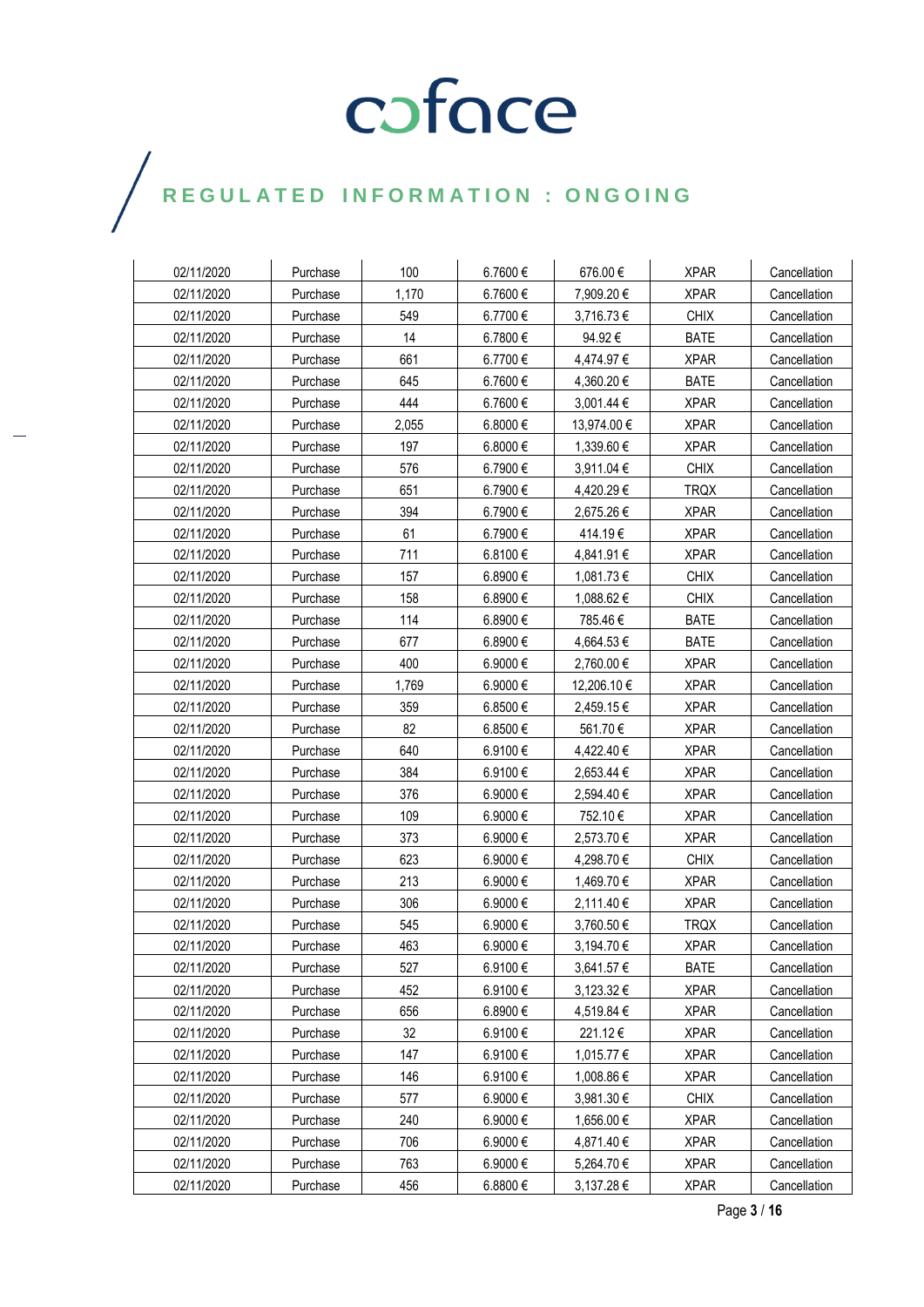### $\bigg)$

| 02/11/2020 | Purchase | 455            | 6.8600€  | 3,121.30 €     | <b>XPAR</b> | Cancellation |
|------------|----------|----------------|----------|----------------|-------------|--------------|
| 02/11/2020 | Purchase | 990            | 6.8500€  | 6,781.50 €     | <b>XPAR</b> | Cancellation |
| 02/11/2020 | Purchase | 457            | 6.8400€  | 3,125.88 €     | <b>TRQX</b> | Cancellation |
| 02/11/2020 | Purchase | 438            | 6.8400€  | 2,995.92€      | <b>BATE</b> | Cancellation |
| 02/11/2020 | Purchase | 114            | 6.8400€  | 779.76€        | <b>BATE</b> | Cancellation |
| 02/11/2020 | Purchase | 453            | 6.8400€  | 3,098.52 €     | <b>XPAR</b> | Cancellation |
| 02/11/2020 | Purchase | 451            | 6.8000€  | 3,066.80 €     | <b>XPAR</b> | Cancellation |
| 02/11/2020 | Purchase | 78             | 6.8100€  | 531.18€        | <b>CHIX</b> | Cancellation |
| 02/11/2020 | Purchase | 371            | 6.8100€  | 2,526.51 €     | <b>CHIX</b> | Cancellation |
| 02/11/2020 | Purchase | 504            | 6.7700€  | 3,412.08€      | <b>XPAR</b> | Cancellation |
| 02/11/2020 | Purchase | $\overline{7}$ | 6.7400€  | 47.18€         | <b>XPAR</b> | Cancellation |
| 02/11/2020 | Purchase | 600            | 6.7400€  | 4,044.00 €     | <b>XPAR</b> | Cancellation |
| 02/11/2020 | Purchase | 818            | 6.7400€  | 5,513.32€      | <b>XPAR</b> | Cancellation |
| 02/11/2020 | Purchase | 377            | 6.7700€  | 2,552.29€      | <b>CHIX</b> | Cancellation |
| 02/11/2020 | Purchase | 700            | 6.7900€  | 4,753.00 €     | <b>XPAR</b> | Cancellation |
| 02/11/2020 | Purchase | 77             | 6.7900€  | 522.83€        | <b>XPAR</b> | Cancellation |
| 02/11/2020 | Purchase | 667            | 6.7900€  | 4,528.93€      | <b>BATE</b> | Cancellation |
| 02/11/2020 | Purchase | 491            | 6.7900€  | $3,333.89 \in$ | <b>TRQX</b> | Cancellation |
| 02/11/2020 | Purchase | 1,360          | 6.7900€  | 9,234.40 €     | <b>XPAR</b> | Cancellation |
| 02/11/2020 | Purchase | 906            | 6.7900€  | 6,151.74 €     | <b>XPAR</b> | Cancellation |
| 02/11/2020 | Purchase | 451            | 6.7700€  | 3,053.27 €     | <b>CHIX</b> | Cancellation |
| 02/11/2020 | Purchase | 494            | 6.7800€  | 3,349.32€      | <b>XPAR</b> | Cancellation |
| 02/11/2020 | Purchase | 600            | 6.7900€  | 4,074.00 €     | <b>XPAR</b> | Cancellation |
| 02/11/2020 | Purchase | 496            | 6.7900€  | 3,367.84 €     | <b>XPAR</b> | Cancellation |
| 02/11/2020 | Purchase | 857            | 6.7900€  | 5,819.03€      | <b>XPAR</b> | Cancellation |
| 02/11/2020 | Purchase | 8              | 6.7900€  | 54.32€         | <b>BATE</b> | Cancellation |
| 02/11/2020 | Purchase | 9              | 6.7900€  | 61.11€         | <b>BATE</b> | Cancellation |
| 02/11/2020 | Purchase | 13             | 6.7900€  | 88.27€         | <b>BATE</b> | Cancellation |
| 02/11/2020 | Purchase | $\mathbf{1}$   | 6.7900€  | 6.79€          | <b>BATE</b> | Cancellation |
| 02/11/2020 | Purchase | 162            | 6.7900€  | 1,099.98 €     | <b>CHIX</b> | Cancellation |
| 02/11/2020 | Purchase | 996            | 6.8000€  | 6,772.80 €     | <b>CHIX</b> | Cancellation |
| 02/11/2020 | Purchase | 564            | 6.8000 € | 3,835.20 €     | <b>CHIX</b> | Cancellation |
| 02/11/2020 | Purchase | 1,024          | 6.8000€  | 6,963.20€      | <b>TRQX</b> | Cancellation |
| 02/11/2020 | Purchase | 50             | 6.7900€  | 339.50€        | <b>XPAR</b> | Cancellation |
| 02/11/2020 | Purchase | 1,486          | 6.7900€  | 10,089.94 €    | <b>XPAR</b> | Cancellation |
| 02/11/2020 | Purchase | 1,383          | 6.7800€  | 9,376.74 €     | <b>BATE</b> | Cancellation |
| 02/11/2020 | Purchase | 1,270          | 6.7800€  | 8,610.60€      | <b>XPAR</b> | Cancellation |
| 02/11/2020 | Purchase | 2              | 6.7800€  | 13.56€         | <b>XPAR</b> | Cancellation |
| 02/11/2020 | Purchase | 1,518          | 6.8100€  | 10,337.58€     | <b>XPAR</b> | Cancellation |
| 02/11/2020 | Purchase | 10             | 6.8200€  | 68.20€         | <b>XPAR</b> | Cancellation |
| 02/11/2020 | Purchase | 484            | 6.8500€  | 3,315.40 €     | <b>XPAR</b> | Cancellation |
| 02/11/2020 | Purchase | 900            | 6.8500€  | 6,165.00 €     | <b>XPAR</b> | Cancellation |
| 02/11/2020 | Purchase | 346            | 6.8500€  | 2,370.10 €     | <b>XPAR</b> | Cancellation |

Page **4** / **16**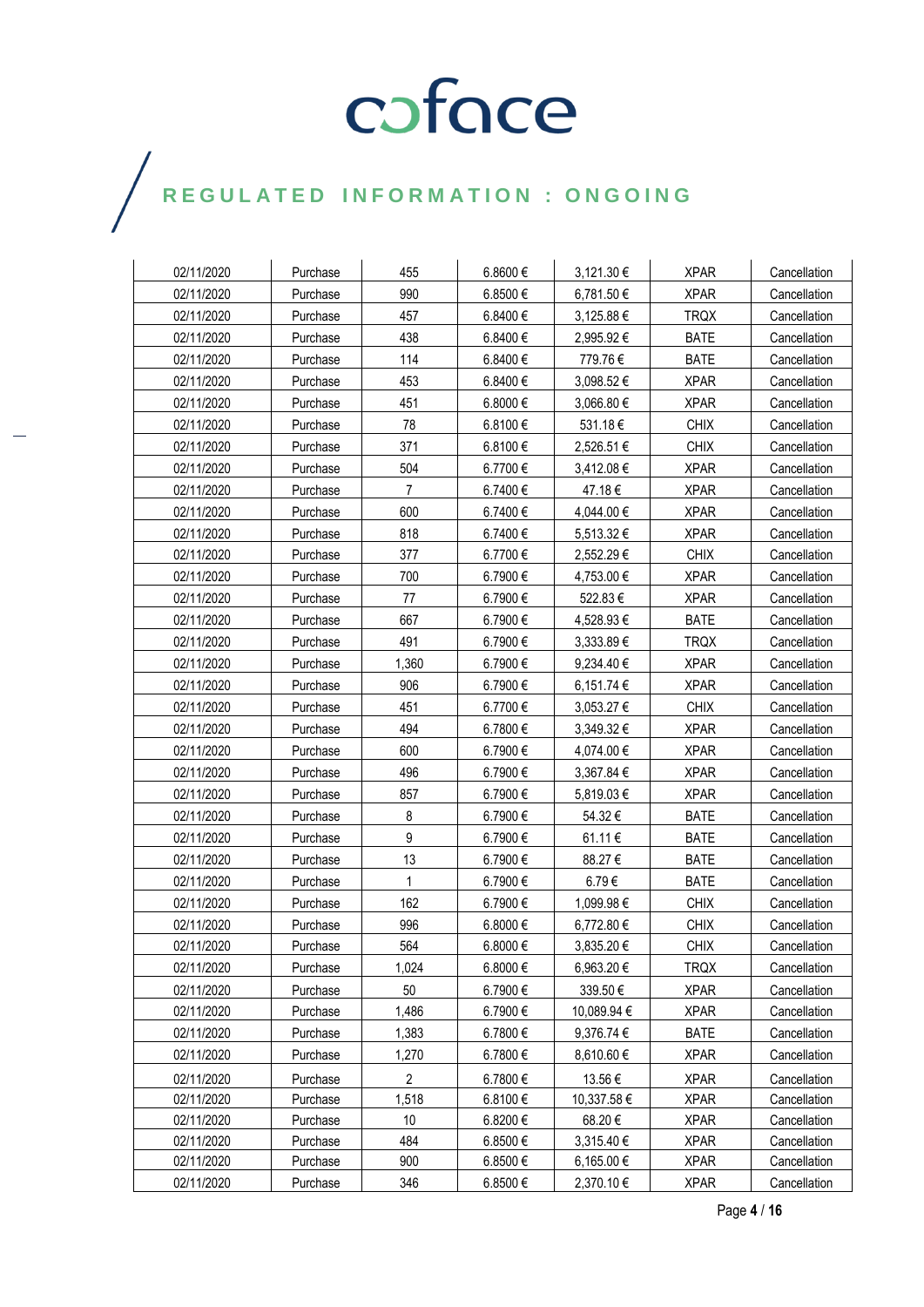### $\bigg)$

| 02/11/2020 | Purchase             | 1,154 | 6.8500 € |                          | <b>XPAR</b> | Cancellation                 |
|------------|----------------------|-------|----------|--------------------------|-------------|------------------------------|
| 02/11/2020 |                      | 655   | 6.8500€  | 7,904.90 €               | <b>XPAR</b> |                              |
| 03/11/2020 | Purchase<br>Purchase | 1,000 | 6.9300€  | 4,486.75 €<br>6,930.00 € | <b>XPAR</b> | Cancellation<br>Cancellation |
| 03/11/2020 | Purchase             | 1,165 | 6.9300€  | 8,073.45 €               | <b>XPAR</b> | Cancellation                 |
| 03/11/2020 | Purchase             | 471   |          |                          | <b>XPAR</b> | Cancellation                 |
|            |                      |       | 6.9000€  | 3,249.90 €               |             |                              |
| 03/11/2020 | Purchase             | 465   | 6.9200€  | 3,217.80 €               | <b>CHIX</b> | Cancellation                 |
| 03/11/2020 | Purchase             | 412   | 6.9100€  | 2,846.92 €               | <b>XPAR</b> | Cancellation                 |
| 03/11/2020 | Purchase             | 700   | 6.9800€  | 4,886.00 €               | <b>XPAR</b> | Cancellation                 |
| 03/11/2020 | Purchase             | 42    | 6.9800 € | 293.16€                  | <b>XPAR</b> | Cancellation                 |
| 03/11/2020 | Purchase             | 305   | 7.0200€  | 2,141.10 €               | <b>TRQX</b> | Cancellation                 |
| 03/11/2020 | Purchase             | 144   | 7.0200€  | 1,010.88 €               | <b>TRQX</b> | Cancellation                 |
| 03/11/2020 | Purchase             | 49    | 7.0400€  | 344.96€                  | <b>XPAR</b> | Cancellation                 |
| 03/11/2020 | Purchase             | 1,920 | 7.0100€  | 13,459.20 €              | <b>XPAR</b> | Cancellation                 |
| 03/11/2020 | Purchase             | 697   | 7.0000 € | 4,879.00 €               | <b>XPAR</b> | Cancellation                 |
| 03/11/2020 | Purchase             | 619   | 7.0900 € | 4,388.71 €               | <b>XPAR</b> | Cancellation                 |
| 03/11/2020 | Purchase             | 279   | 7.0900€  | 1,978.11 €               | <b>XPAR</b> | Cancellation                 |
| 03/11/2020 | Purchase             | 66    | 7.0900€  | 467.94€                  | <b>XPAR</b> | Cancellation                 |
| 03/11/2020 | Purchase             | 8     | 7.0900 € | 56.72€                   | <b>XPAR</b> | Cancellation                 |
| 03/11/2020 | Purchase             | 1     | 7.0900€  | 7.09€                    | <b>XPAR</b> | Cancellation                 |
| 03/11/2020 | Purchase             | 1,200 | 7.0500€  | 8,460.00 €               | <b>BATE</b> | Cancellation                 |
| 03/11/2020 | Purchase             | 800   | 7.0500€  | 5,640.00 €               | <b>CHIX</b> | Cancellation                 |
| 03/11/2020 | Purchase             | 56    | 7.0500€  | 394.80€                  | <b>CHIX</b> | Cancellation                 |
| 03/11/2020 | Purchase             | 93    | 7.0500€  | 655.65€                  | <b>CHIX</b> | Cancellation                 |
| 03/11/2020 | Purchase             | 1,348 | 7.0500€  | 9,503.40 €               | <b>XPAR</b> | Cancellation                 |
| 03/11/2020 | Purchase             | 501   | 7.0200€  | 3,517.02 €               | <b>XPAR</b> | Cancellation                 |
| 03/11/2020 | Purchase             | 1,782 | 7.0200€  | 12,509.64 €              | <b>XPAR</b> | Cancellation                 |
| 03/11/2020 | Purchase             | 600   | 7.0200€  | 4,212.00 €               | <b>XPAR</b> | Cancellation                 |
| 03/11/2020 | Purchase             | 616   | 7.0400€  | 4,336.64 €               | <b>CHIX</b> | Cancellation                 |
| 03/11/2020 | Purchase             | 1,469 | 7.0400€  | 10,341.76 €              | <b>XPAR</b> | Cancellation                 |
| 03/11/2020 | Purchase             | 445   | 7.0500€  | 3,137.25 €               | <b>BATE</b> | Cancellation                 |
| 03/11/2020 | Purchase             | 623   | 7.0500€  | 4,392.15 €               | <b>TRQX</b> | Cancellation                 |
| 03/11/2020 | Purchase             | 2,793 | 7.0500€  | 19,690.65 €              | <b>XPAR</b> | Cancellation                 |
| 03/11/2020 | Purchase             | 450   | 7.0500€  | 3,172.50€                | <b>XPAR</b> | Cancellation                 |
| 03/11/2020 | Purchase             | 646   | 7.1000€  | 4,586.60€                | <b>BATE</b> | Cancellation                 |
| 03/11/2020 | Purchase             | 790   | 7.1000€  | 5,609.00 €               | <b>CHIX</b> | Cancellation                 |
| 03/11/2020 | Purchase             | 443   | 7.1000€  | 3,145.30 €               | <b>TRQX</b> | Cancellation                 |
| 03/11/2020 | Purchase             | 114   | 7.1000€  | 809.40€                  | <b>XPAR</b> | Cancellation                 |
| 03/11/2020 | Purchase             | 900   | 7.1000€  | 6,390.00 €               | <b>XPAR</b> | Cancellation                 |
| 03/11/2020 | Purchase             | 2,343 | 7.0800€  | 16,588.44 €              | <b>XPAR</b> | Cancellation                 |
| 03/11/2020 | Purchase             | 277   | 7.0800€  | 1,961.16 €               | <b>XPAR</b> | Cancellation                 |
| 03/11/2020 | Purchase             | 271   | 7.0800€  | 1,918.68€                | <b>XPAR</b> | Cancellation                 |
| 03/11/2020 | Purchase             | 902   | 7.1000€  | 6,404.20€                | <b>XPAR</b> | Cancellation                 |
| 03/11/2020 | Purchase             | 450   | 7.0900€  | 3,190.50 €               | <b>XPAR</b> | Cancellation                 |

Page **5** / **16**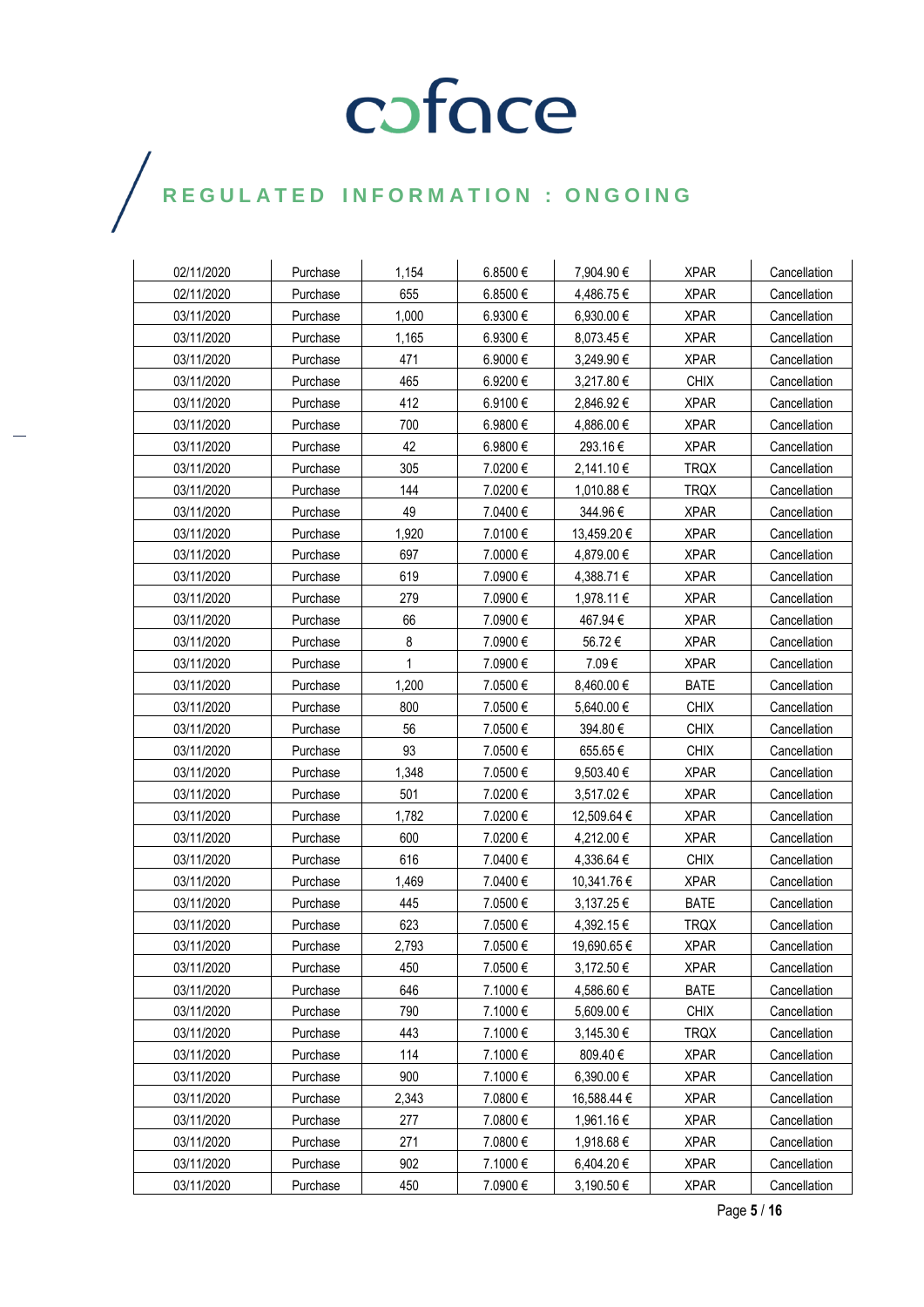| 03/11/2020 | Purchase | 470   | 7.0800€  | 3,327.60 €  | <b>XPAR</b> | Cancellation |
|------------|----------|-------|----------|-------------|-------------|--------------|
| 03/11/2020 | Purchase | 745   | 7.0700€  | 5,267.15€   | <b>XPAR</b> | Cancellation |
| 03/11/2020 | Purchase | 440   | 7.0500€  | 3,102.00 €  | <b>CHIX</b> | Cancellation |
| 03/11/2020 | Purchase | 506   | 7.0600€  | 3,572.36 €  | <b>XPAR</b> | Cancellation |
| 03/11/2020 | Purchase | 83    | 7.0600 € | 585.98€     | <b>XPAR</b> | Cancellation |
| 03/11/2020 | Purchase | 282   | 7.0500€  | 1,988.10 €  | <b>XPAR</b> | Cancellation |
| 03/11/2020 | Purchase | 479   | 7.0400€  | 3,372.16 €  | <b>BATE</b> | Cancellation |
| 03/11/2020 | Purchase | 455   | 7.0400€  | 3,203.20€   | <b>XPAR</b> | Cancellation |
| 03/11/2020 | Purchase | 596   | 7.0400 € | 4,195.84 €  | <b>XPAR</b> | Cancellation |
| 03/11/2020 | Purchase | 420   | 7.0500€  | 2,961.00 €  | <b>TRQX</b> | Cancellation |
| 03/11/2020 | Purchase | 510   | 7.0500€  | 3,595.50 €  | <b>CHIX</b> | Cancellation |
| 03/11/2020 | Purchase | 1,728 | 7.0600€  | 12,199.68 € | <b>XPAR</b> | Cancellation |
| 03/11/2020 | Purchase | 100   | 7.0500€  | 705.00€     | <b>XPAR</b> | Cancellation |
| 03/11/2020 | Purchase | 356   | 7.0500€  | 2,509.80 €  | <b>XPAR</b> | Cancellation |
| 03/11/2020 | Purchase | 244   | 7.0500€  | 1,720.20€   | <b>XPAR</b> | Cancellation |
| 03/11/2020 | Purchase | 213   | 7.0500€  | 1,501.65 €  | <b>XPAR</b> | Cancellation |
| 03/11/2020 | Purchase | 465   | 7.0900€  | 3,296.85€   | <b>CHIX</b> | Cancellation |
| 03/11/2020 | Purchase | 1,487 | 7.0900 € | 10,542.83 € | <b>XPAR</b> | Cancellation |
| 03/11/2020 | Purchase | 646   | 7.0800€  | 4,573.68€   | <b>BATE</b> | Cancellation |
| 03/11/2020 | Purchase | 466   | 7.0800€  | 3,299.28€   | <b>XPAR</b> | Cancellation |
| 03/11/2020 | Purchase | 341   | 7.0100€  | 2,390.41 €  | <b>XPAR</b> | Cancellation |
| 03/11/2020 | Purchase | 322   | 7.0100€  | 2,257.22€   | <b>XPAR</b> | Cancellation |
| 03/11/2020 | Purchase | 530   | 7.0300 € | 3,725.90 €  | <b>XPAR</b> | Cancellation |
| 03/11/2020 | Purchase | 445   | 7.0000€  | 3,115.00 €  | <b>TRQX</b> | Cancellation |
| 03/11/2020 | Purchase | 1,150 | 7.0000€  | 8,050.00 €  | <b>XPAR</b> | Cancellation |
| 03/11/2020 | Purchase | 444   | 6.9900€  | 3,103.56 €  | <b>XPAR</b> | Cancellation |
| 03/11/2020 | Purchase | 168   | 7.0000€  | 1,176.00 €  | <b>CHIX</b> | Cancellation |
| 03/11/2020 | Purchase | 302   | 7.0000 € | 2,114.00 €  | <b>CHIX</b> | Cancellation |
| 03/11/2020 | Purchase | 239   | 7.0000 € | 1,673.00 €  | <b>BATE</b> | Cancellation |
| 03/11/2020 | Purchase | 1,000 | 6.9900€  | 6,990.00 €  | <b>XPAR</b> | Cancellation |
| 03/11/2020 | Purchase | 83    | 6.9900€  | 580.17€     | <b>XPAR</b> | Cancellation |
| 03/11/2020 | Purchase | 8     | 7.0200€  | 56.16€      | <b>XPAR</b> | Cancellation |
| 03/11/2020 | Purchase | 184   | 7.0200€  | 1,291.68€   | <b>XPAR</b> | Cancellation |
| 03/11/2020 | Purchase | 47    | 7.0200€  | 329.94€     | <b>XPAR</b> | Cancellation |
| 03/11/2020 | Purchase | 1,065 | 6.9900€  | 7,444.35 €  | <b>XPAR</b> | Cancellation |
| 03/11/2020 | Purchase | 470   | 7.0000 € | 3,290.00 €  | <b>BATE</b> | Cancellation |
| 03/11/2020 | Purchase | 755   | 7.0000 € | 5,285.00 €  | <b>XPAR</b> | Cancellation |
| 03/11/2020 | Purchase | 615   | 6.9900€  | 4,298.85€   | <b>CHIX</b> | Cancellation |
| 03/11/2020 | Purchase | 442   | 6.9800€  | 3,085.16€   | <b>TRQX</b> | Cancellation |
| 03/11/2020 | Purchase | 392   | 6.9800€  | 2,736.16 €  | <b>XPAR</b> | Cancellation |
| 03/11/2020 | Purchase | 97    | 6.9800 € | 677.06€     | <b>XPAR</b> | Cancellation |
| 03/11/2020 | Purchase | 618   | 6.9800 € | 4,313.64 €  | <b>XPAR</b> | Cancellation |
| 03/11/2020 | Purchase | 66    | 6.9800€  | 460.68€     | <b>XPAR</b> | Cancellation |
| 03/11/2020 | Purchase | 358   | 7.0300€  | 2,516.74 €  | <b>XPAR</b> | Cancellation |
| 03/11/2020 | Purchase | 772   | 7.0300€  | 5,427.16€   | <b>XPAR</b> | Cancellation |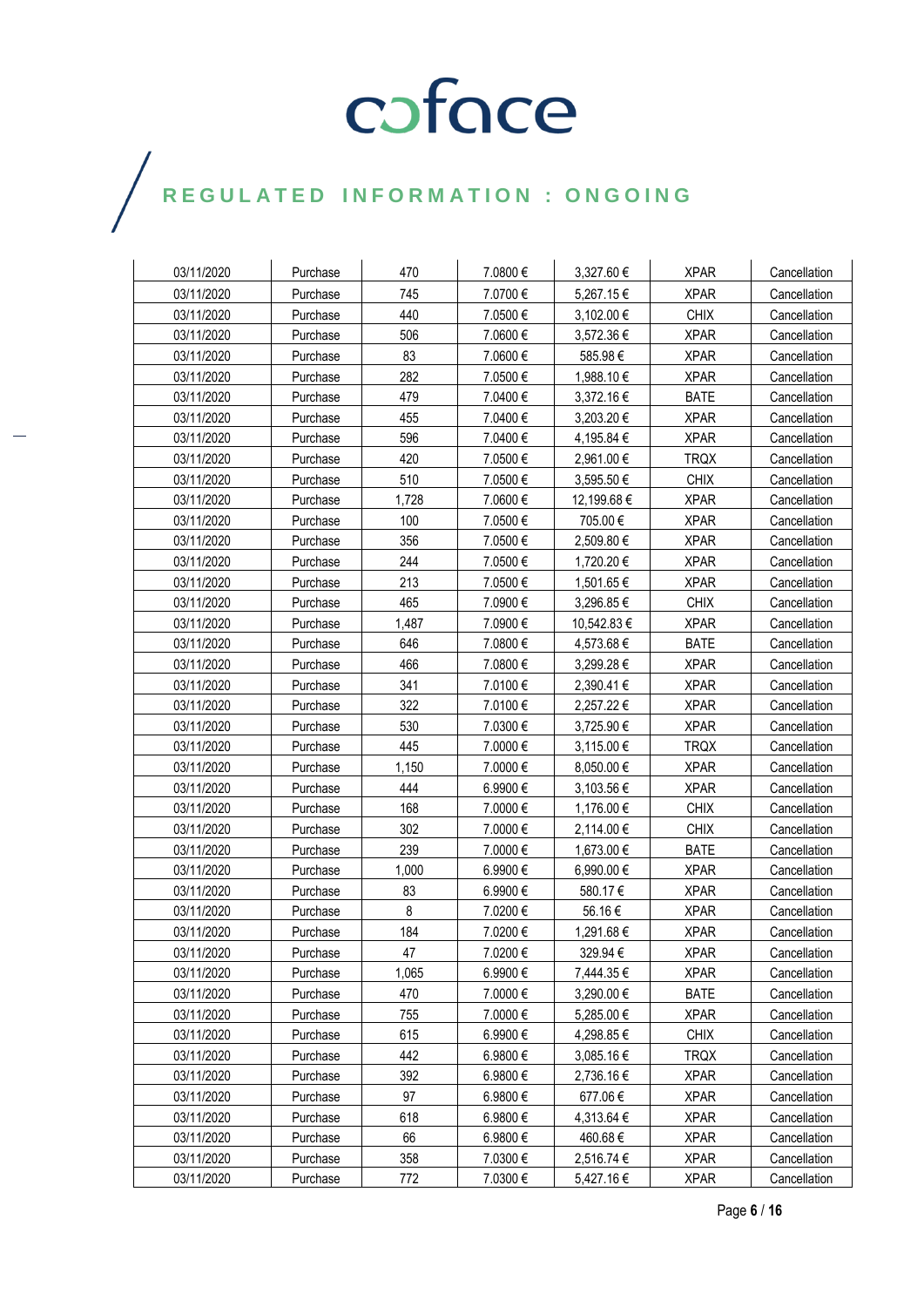| 03/11/2020 | Purchase | 514   | 7.0400€  | 3,618.56€   | <b>CHIX</b> | Cancellation |
|------------|----------|-------|----------|-------------|-------------|--------------|
| 03/11/2020 | Purchase | 1,201 | 7.0400€  | 8,455.04 €  | <b>XPAR</b> | Cancellation |
| 03/11/2020 | Purchase | 562   | 7.0500€  | 3,962.10 €  | <b>BATE</b> | Cancellation |
| 03/11/2020 | Purchase | 629   | 7.0500€  | 4,434.45€   | <b>XPAR</b> | Cancellation |
| 03/11/2020 | Purchase | 350   | 7.0500€  | 2,467.50 €  | <b>XPAR</b> | Cancellation |
| 03/11/2020 | Purchase | 438   | 7.0500€  | 3,087.90€   | <b>XPAR</b> | Cancellation |
| 03/11/2020 | Purchase | 111   | 7.0500€  | 782.55€     | <b>XPAR</b> | Cancellation |
| 03/11/2020 | Purchase | 522   | 7.0200€  | 3,664.44 €  | <b>TRQX</b> | Cancellation |
| 03/11/2020 | Purchase | 1.014 | 7.0200 € | 7,118.28 €  | <b>XPAR</b> | Cancellation |
| 03/11/2020 | Purchase | 838   | 7.0200€  | 5,882.76€   | <b>XPAR</b> | Cancellation |
| 03/11/2020 | Purchase | 576   | 7.0300€  | 4,049.28 €  | <b>CHIX</b> | Cancellation |
| 03/11/2020 | Purchase | 4     | 7.0300€  | 28.12€      | <b>BATE</b> | Cancellation |
| 03/11/2020 | Purchase | 160   | 7.0700€  | 1,131.20€   | <b>XPAR</b> | Cancellation |
| 03/11/2020 | Purchase | 375   | 7.0700€  | 2,651.25 €  | <b>XPAR</b> | Cancellation |
| 03/11/2020 | Purchase | 413   | 7.0700€  | 2,919.91 €  | <b>XPAR</b> | Cancellation |
| 03/11/2020 | Purchase | 9     | 7.0900€  | 63.81€      | <b>XPAR</b> | Cancellation |
| 03/11/2020 | Purchase | 103   | 7.0900€  | 730.27€     | <b>XPAR</b> | Cancellation |
| 03/11/2020 | Purchase | 558   | 7.0900€  | 3,956.22 €  | <b>XPAR</b> | Cancellation |
| 03/11/2020 | Purchase | 259   | 7.0900 € | 1,836.31 €  | <b>XPAR</b> | Cancellation |
| 03/11/2020 | Purchase | 59    | 7.0900€  | 418.31€     | <b>XPAR</b> | Cancellation |
| 03/11/2020 | Purchase | 12    | 7.0900 € | 85.08€      | <b>XPAR</b> | Cancellation |
| 03/11/2020 | Purchase | 58    | 7.0900 € | 411.22€     | <b>XPAR</b> | Cancellation |
| 03/11/2020 | Purchase | 337   | 7.0900 € | 2,389.33 €  | <b>XPAR</b> | Cancellation |
| 03/11/2020 | Purchase | 574   | 7.0900€  | 4,069.66 €  | <b>XPAR</b> | Cancellation |
| 03/11/2020 | Purchase | 227   | 7.0900 € | 1,609.43 €  | <b>XPAR</b> | Cancellation |
| 03/11/2020 | Purchase | 70    | 7.0900 € | 496.30€     | <b>XPAR</b> | Cancellation |
| 03/11/2020 | Purchase | 26    | 7.0900€  | 184.34 €    | <b>XPAR</b> | Cancellation |
| 03/11/2020 | Purchase | 94    | 7.0900€  | 666.46€     | <b>XPAR</b> | Cancellation |
| 03/11/2020 | Purchase | 61    | 7.0900€  | 432.49€     | <b>XPAR</b> | Cancellation |
| 03/11/2020 | Purchase | 23    | 7.0900 € | 163.07 €    | <b>XPAR</b> | Cancellation |
| 03/11/2020 | Purchase | 42    | 7.0900 € | 297.78€     | <b>XPAR</b> | Cancellation |
| 03/11/2020 | Purchase | 158   | 7.0900€  | 1,120.22 €  | <b>XPAR</b> | Cancellation |
| 03/11/2020 | Purchase | 294   | 7.0900€  | 2,084.46€   | <b>XPAR</b> | Cancellation |
| 03/11/2020 | Purchase | 162   | 7.0900€  | 1,148.58€   | <b>XPAR</b> | Cancellation |
| 03/11/2020 | Purchase | 1,445 | 7.1000€  | 10,259.50 € | <b>XPAR</b> | Cancellation |
| 03/11/2020 | Purchase | 84    | 7.1000€  | 596.40€     | <b>XPAR</b> | Cancellation |
| 03/11/2020 | Purchase | 690   | 7.1000€  | 4,899.00 €  | <b>XPAR</b> | Cancellation |
| 03/11/2020 | Purchase | 450   | 7.1000€  | 3,195.00 €  | <b>XPAR</b> | Cancellation |
| 03/11/2020 | Purchase | 300   | 7.1000€  | 2,130.00 €  | <b>XPAR</b> | Cancellation |
| 03/11/2020 | Purchase | 490   | 7.1000€  | 3,479.00 €  | <b>XPAR</b> | Cancellation |
| 03/11/2020 | Purchase | 500   | 7.1000€  | 3,550.00 €  | <b>XPAR</b> | Cancellation |
| 03/11/2020 | Purchase | 420   | 7.1000€  | 2,982.00 €  | <b>XPAR</b> | Cancellation |
| 03/11/2020 | Purchase | 274   | 7.1000€  | 1,945.40 €  | <b>XPAR</b> | Cancellation |
| 03/11/2020 | Purchase | 5     | 7.1000€  | 35.50€      | <b>CHIX</b> | Cancellation |
|            |          |       |          |             |             |              |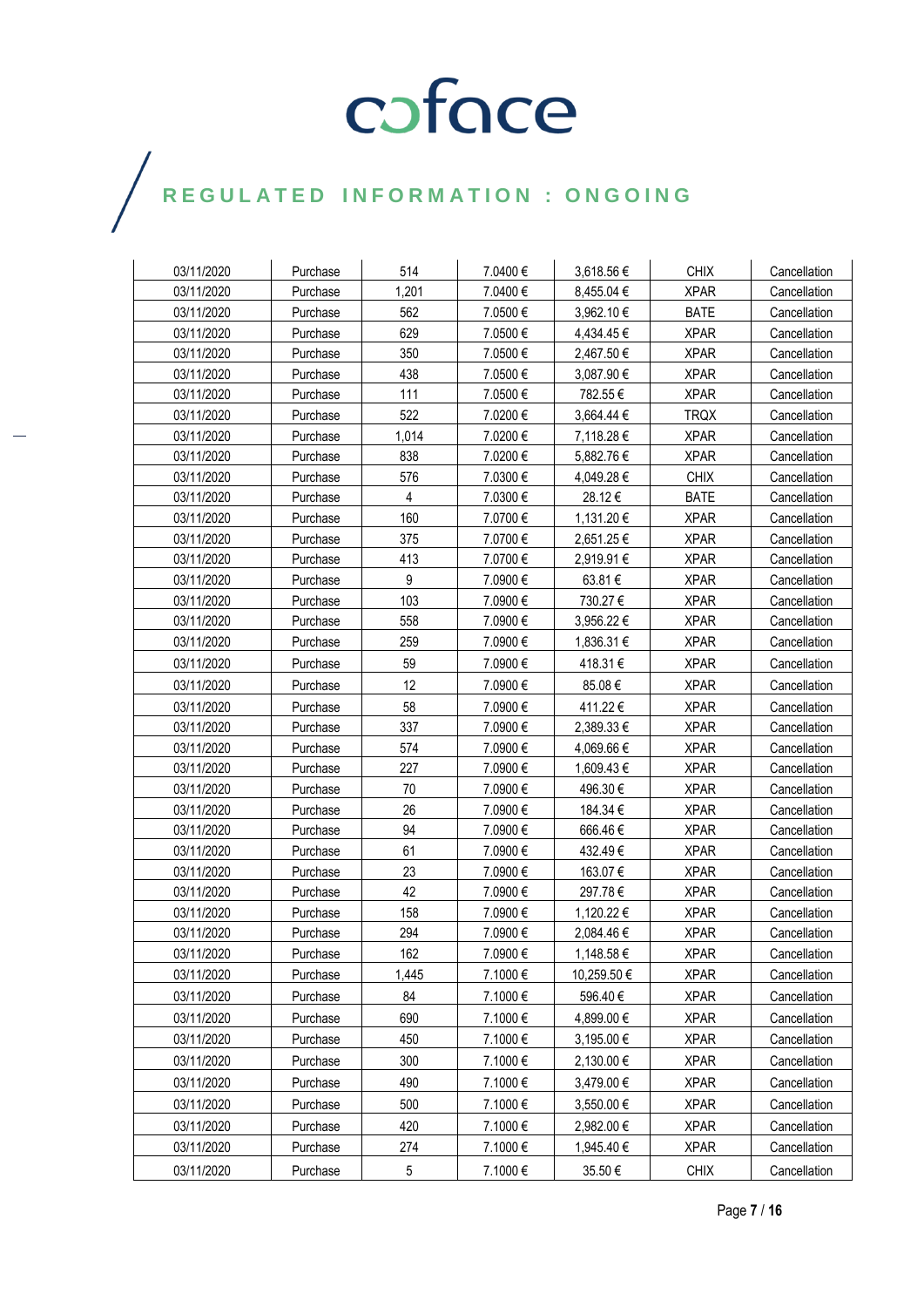### $\bigg)$

| 03/11/2020 | Purchase | 1,185 | 7.1000€  | 8,413.50€   | <b>CHIX</b> | Cancellation |
|------------|----------|-------|----------|-------------|-------------|--------------|
| 03/11/2020 | Purchase | 100   | 7.0900€  | 709.00€     | <b>BATE</b> | Cancellation |
| 03/11/2020 | Purchase | 1,409 | 7.0900€  | 9,989.81€   | <b>BATE</b> | Cancellation |
| 03/11/2020 | Purchase | 396   | 7.0900 € | 2,807.64 €  | <b>TRQX</b> | Cancellation |
| 04/11/2020 | Purchase | 1,518 | 7.0200€  | 10,656.36 € | <b>XPAR</b> | Cancellation |
| 04/11/2020 | Purchase | 450   | 7.0200€  | 3,159.00 €  | <b>XPAR</b> | Cancellation |
| 04/11/2020 | Purchase | 473   | 7.0000€  | 3,311.00 €  | <b>XPAR</b> | Cancellation |
| 04/11/2020 | Purchase | 486   | 6.9700€  | 3,387.42 €  | <b>XPAR</b> | Cancellation |
| 04/11/2020 | Purchase | 493   | 6.9700€  | 3,436.21 €  | <b>XPAR</b> | Cancellation |
| 04/11/2020 | Purchase | 435   | 7.0200€  | 3,053.70€   | <b>CHIX</b> | Cancellation |
| 04/11/2020 | Purchase | 300   | 7.0100€  | 2,103.00 €  | <b>XPAR</b> | Cancellation |
| 04/11/2020 | Purchase | 235   | 7.0400€  | 1,654.40 €  | <b>XPAR</b> | Cancellation |
| 04/11/2020 | Purchase | 700   | 7.1900€  | 5,033.00 €  | <b>XPAR</b> | Cancellation |
| 04/11/2020 | Purchase | 402   | 7.1900€  | 2,890.38 €  | <b>XPAR</b> | Cancellation |
| 04/11/2020 | Purchase | 278   | 7.1900€  | 1,998.82€   | <b>XPAR</b> | Cancellation |
| 04/11/2020 | Purchase | 3,057 | 7.1300€  | 21,796.41 € | <b>XPAR</b> | Cancellation |
| 04/11/2020 | Purchase | 896   | 7.1500€  | 6,406.40 €  | <b>BATE</b> | Cancellation |
| 04/11/2020 | Purchase | 593   | 7.1600€  | 4,245.88 €  | <b>CHIX</b> | Cancellation |
| 04/11/2020 | Purchase | 584   | 7.1600€  | 4,181.44 €  | <b>TRQX</b> | Cancellation |
| 04/11/2020 | Purchase | 40    | 7.1600€  | 286.40€     | <b>TRQX</b> | Cancellation |
| 04/11/2020 | Purchase | 1,866 | 7.1600€  | 13,360.56 € | <b>XPAR</b> | Cancellation |
| 04/11/2020 | Purchase | 463   | 7.1300€  | 3,301.19€   | <b>XPAR</b> | Cancellation |
| 04/11/2020 | Purchase | 603   | 7.1700€  | 4,323.51 €  | <b>XPAR</b> | Cancellation |
| 04/11/2020 | Purchase | 384   | 7.1300€  | 2,737.92€   | <b>CHIX</b> | Cancellation |
| 04/11/2020 | Purchase | 133   | 7.1300€  | 948.29€     | <b>CHIX</b> | Cancellation |
| 04/11/2020 | Purchase | 768   | 7.1300€  | 5,475.84 €  | <b>XPAR</b> | Cancellation |
| 04/11/2020 | Purchase | 627   | 7.1300€  | 4,470.51 €  | <b>XPAR</b> | Cancellation |
| 04/11/2020 | Purchase | 610   | 7.1200€  | 4,343.20€   | <b>XPAR</b> | Cancellation |
| 04/11/2020 | Purchase | 804   | 7.2100€  | 5,796.84 €  | <b>BATE</b> | Cancellation |
| 04/11/2020 | Purchase | 486   | 7.2100€  | 3,504.06 €  | <b>TRQX</b> | Cancellation |
| 04/11/2020 | Purchase | 1,476 | 7.2100€  | 10,641.96 € | <b>XPAR</b> | Cancellation |
| 04/11/2020 | Purchase | 200   | 7.2000€  | 1,440.00 €  | <b>XPAR</b> | Cancellation |
| 04/11/2020 | Purchase | 797   | 7.2100€  | 5,746.37 €  | <b>XPAR</b> | Cancellation |
| 04/11/2020 | Purchase | 274   | 7.2000€  | 1,972.80 €  | <b>XPAR</b> | Cancellation |
| 04/11/2020 | Purchase | 582   | 7.2000€  | 4,190.40 €  | <b>XPAR</b> | Cancellation |
| 04/11/2020 | Purchase | 806   | 7.2100€  | 5,811.26 €  | <b>XPAR</b> | Cancellation |
| 04/11/2020 | Purchase | 752   | 7.2500€  | 5,452.00 €  | <b>XPAR</b> | Cancellation |
| 04/11/2020 | Purchase | 700   | 7.3300€  | 5,131.00 €  | <b>XPAR</b> | Cancellation |
| 04/11/2020 | Purchase | 1,145 | 7.2900€  | 8,347.05 €  | <b>CHIX</b> | Cancellation |
| 04/11/2020 | Purchase | 483   | 7.3000€  | 3,525.90 €  | <b>TRQX</b> | Cancellation |
| 04/11/2020 | Purchase | 1,214 | 7.3100€  | 8,874.34 €  | <b>XPAR</b> | Cancellation |
| 04/11/2020 | Purchase | 795   | 7.2700€  | 5,779.65€   | <b>BATE</b> | Cancellation |
| 04/11/2020 | Purchase | 257   | 7.2700€  | 1,868.39€   | <b>XPAR</b> | Cancellation |

Page **8** / **16**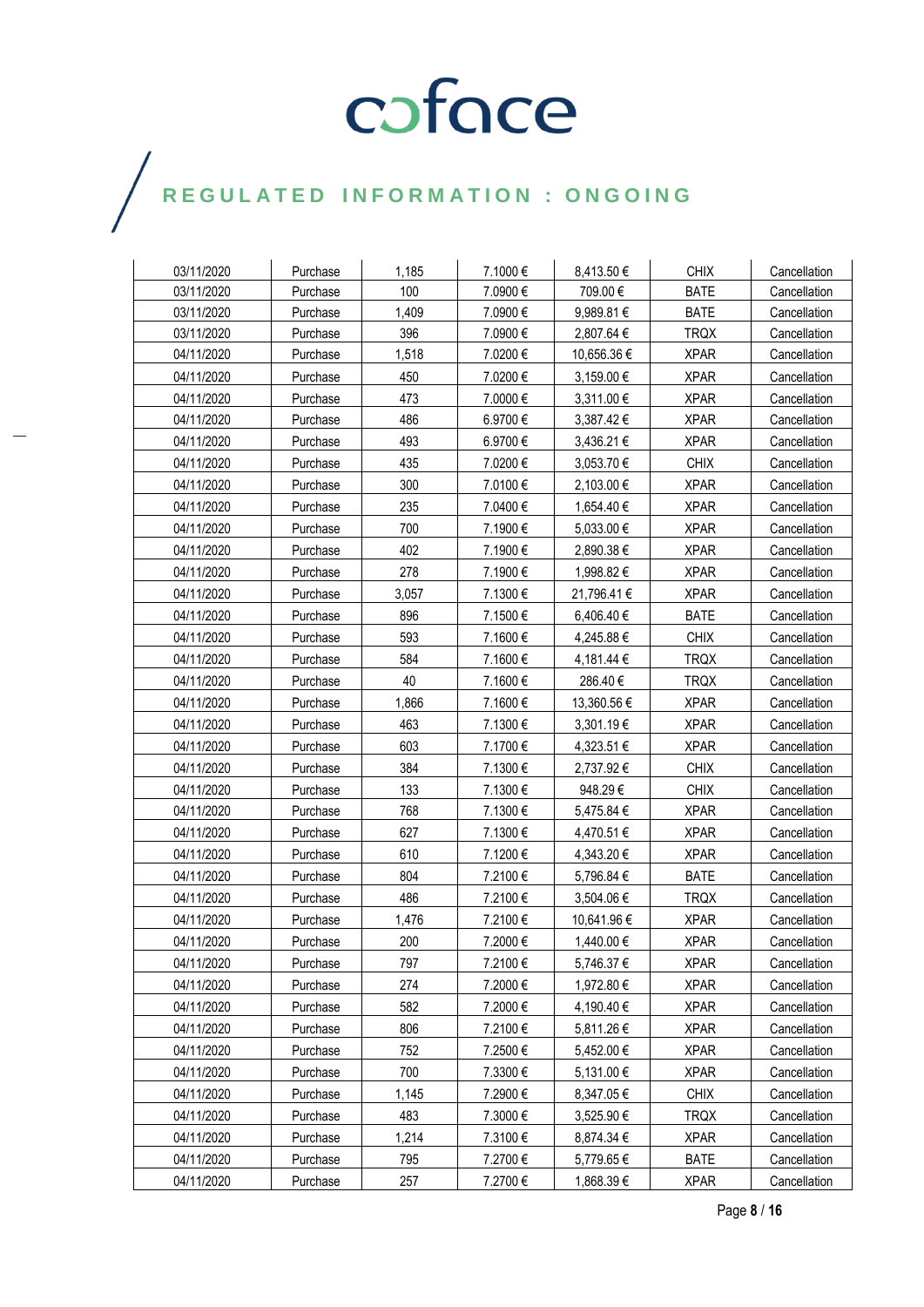### $\bigg)$

| 04/11/2020 | Purchase | 2.142 | 7.3000 € | 15,636.60 € | <b>XPAR</b> | Cancellation |
|------------|----------|-------|----------|-------------|-------------|--------------|
| 04/11/2020 | Purchase | 643   | 7.2900€  | 4,687.47€   | <b>XPAR</b> | Cancellation |
| 04/11/2020 | Purchase | 204   | 7.3200€  | 1,493.28 €  | <b>CHIX</b> | Cancellation |
| 04/11/2020 | Purchase | 190   | 7.3200€  | 1,390.80 €  | <b>CHIX</b> | Cancellation |
| 04/11/2020 | Purchase | 702   | 7.2700€  | 5,103.54 €  | <b>XPAR</b> | Cancellation |
| 04/11/2020 | Purchase | 219   | 7.2700€  | 1,592.13 €  | <b>XPAR</b> | Cancellation |
| 04/11/2020 | Purchase | 10    | 7.2500€  | 72.50€      | <b>BATE</b> | Cancellation |
| 04/11/2020 | Purchase | 412   | 7.2500€  | 2,987.00 €  | <b>BATE</b> | Cancellation |
| 04/11/2020 | Purchase | 758   | 7.2400€  | 5,487.92€   | <b>XPAR</b> | Cancellation |
| 04/11/2020 | Purchase | 300   | 7.2600€  | 2,178.00 €  | <b>TRQX</b> | Cancellation |
| 04/11/2020 | Purchase | 698   | 7.3400€  | 5,123.32 €  | <b>XPAR</b> | Cancellation |
| 04/11/2020 | Purchase | 632   | 7.3200€  | 4,626.24 €  | <b>XPAR</b> | Cancellation |
| 04/11/2020 | Purchase | 1,088 | 7.3100€  | 7,953.28 €  | <b>XPAR</b> | Cancellation |
| 04/11/2020 | Purchase | 280   | 7.3000€  | 2,044.00 €  | <b>CHIX</b> | Cancellation |
| 04/11/2020 | Purchase | 265   | 7.3700€  | 1,953.05 €  | <b>XPAR</b> | Cancellation |
| 04/11/2020 | Purchase | 617   | 7.3700€  | 4,547.29 €  | <b>XPAR</b> | Cancellation |
| 04/11/2020 | Purchase | 655   | 7.3600€  | 4,820.80 €  | <b>BATE</b> | Cancellation |
| 04/11/2020 | Purchase | 587   | 7.3500€  | 4,314.45 €  | <b>CHIX</b> | Cancellation |
| 04/11/2020 | Purchase | 452   | 7.3500€  | 3,322.20 €  | <b>TRQX</b> | Cancellation |
| 04/11/2020 | Purchase | 919   | 7.3500€  | 6,754.65€   | <b>XPAR</b> | Cancellation |
| 04/11/2020 | Purchase | 537   | 7.3500€  | 3,946.95€   | <b>XPAR</b> | Cancellation |
| 04/11/2020 | Purchase | 400   | 7.3400€  | 2,936.00 €  | <b>XPAR</b> | Cancellation |
| 04/11/2020 | Purchase | 871   | 7.3800€  | 6,427.98 €  | <b>XPAR</b> | Cancellation |
| 04/11/2020 | Purchase | 430   | 7.4200€  | 3,190.60 €  | <b>XPAR</b> | Cancellation |
| 04/11/2020 | Purchase | 400   | 7.4200€  | 2,968.00 €  | <b>XPAR</b> | Cancellation |
| 04/11/2020 | Purchase | 119   | 7.4200€  | 882.98€     | <b>XPAR</b> | Cancellation |
| 04/11/2020 | Purchase | 150   | 7.4400 € | 1,116.00 €  | <b>CHIX</b> | Cancellation |
| 04/11/2020 | Purchase | 224   | 7.4500€  | 1,668.80 €  | <b>BATE</b> | Cancellation |
| 04/11/2020 | Purchase | 1,000 | 7.4600€  | 7,460.00 €  | <b>XPAR</b> | Cancellation |
| 04/11/2020 | Purchase | 204   | 7.4600€  | 1,521.84 €  | <b>XPAR</b> | Cancellation |
| 04/11/2020 | Purchase | 225   | 7.4500€  | 1,676.25 €  | <b>BATE</b> | Cancellation |
| 04/11/2020 | Purchase | 13    | 7.4400 € | 96.72€      | <b>XPAR</b> | Cancellation |
| 04/11/2020 | Purchase | 497   | 7.4400€  | 3,697.68€   | <b>XPAR</b> | Cancellation |
| 04/11/2020 | Purchase | 638   | 7.4700€  | 4,765.86€   | <b>XPAR</b> | Cancellation |
| 04/11/2020 | Purchase | 226   | 7.4700€  | 1,688.22 €  | <b>XPAR</b> | Cancellation |
| 04/11/2020 | Purchase | 445   | 7.4600€  | 3,319.70€   | <b>XPAR</b> | Cancellation |
| 04/11/2020 | Purchase | 585   | 7.4600€  | 4,364.10€   | <b>XPAR</b> | Cancellation |
| 04/11/2020 | Purchase | 640   | 7.4400€  | 4,761.60 €  | <b>CHIX</b> | Cancellation |
| 04/11/2020 | Purchase | 460   | 7.4400€  | 3,422.40 €  | <b>TRQX</b> | Cancellation |
| 04/11/2020 | Purchase | 430   | 7.4100 € | 3,186.30 €  | <b>XPAR</b> | Cancellation |
| 04/11/2020 | Purchase | 539   | 7.4000€  | 3,988.60 €  | <b>XPAR</b> | Cancellation |
| 04/11/2020 | Purchase | 224   | 7.4100€  | 1,659.84 €  | <b>BATE</b> | Cancellation |
| 04/11/2020 | Purchase | 1,482 | 7.4300€  | 11,011.26 € | <b>XPAR</b> | Cancellation |

Page **9** / **16**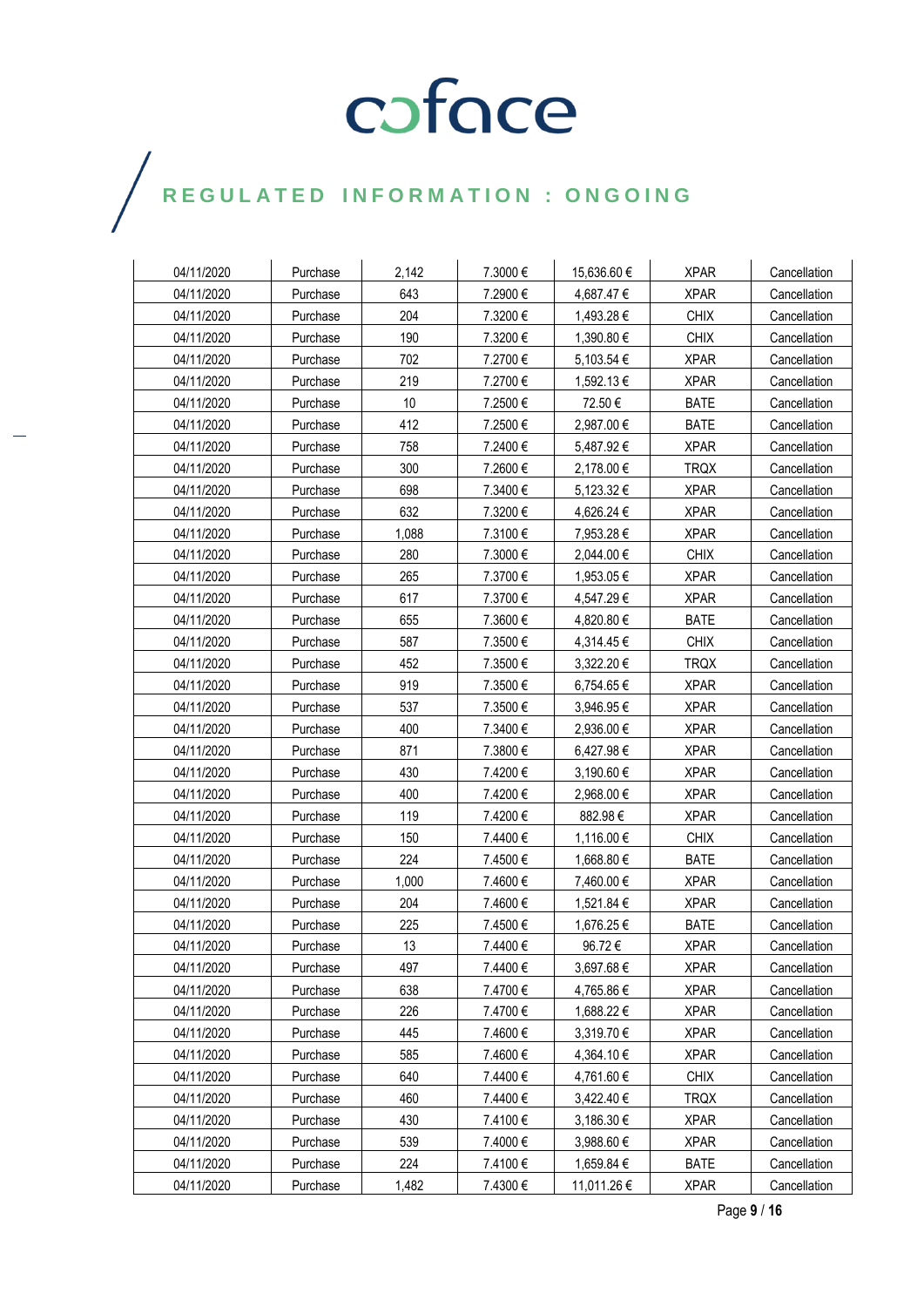| 04/11/2020 | Purchase | 438   | 7.3100€  | 3,201.78€   | <b>XPAR</b> | Cancellation |
|------------|----------|-------|----------|-------------|-------------|--------------|
| 04/11/2020 | Purchase | 41    | 7.3300€  | 300.53€     | <b>CHIX</b> | Cancellation |
| 04/11/2020 | Purchase | 385   | 7.3300 € | 2,822.05 €  | <b>CHIX</b> | Cancellation |
| 04/11/2020 | Purchase | 37    | 7.3300€  | 271.21€     | <b>BATE</b> | Cancellation |
| 04/11/2020 | Purchase | 34    | 7.3300€  | 249.22€     | <b>BATE</b> | Cancellation |
| 04/11/2020 | Purchase | 31    | 7.3300€  | 227.23€     | <b>BATE</b> | Cancellation |
| 04/11/2020 | Purchase | 443   | 7.3000€  | 3,233.90 €  | <b>XPAR</b> | Cancellation |
| 04/11/2020 | Purchase | 28    | 7.3300 € | 205.24€     | <b>BATE</b> | Cancellation |
| 04/11/2020 | Purchase | 100   | 7.4000€  | 740.00€     | <b>XPAR</b> | Cancellation |
| 04/11/2020 | Purchase | 640   | 7.4200€  | 4,748.80 €  | <b>CHIX</b> | Cancellation |
| 04/11/2020 | Purchase | 844   | 7.4200€  | 6,262.48 €  | <b>XPAR</b> | Cancellation |
| 04/11/2020 | Purchase | 2,757 | 7.4200€  | 20,456.94 € | <b>XPAR</b> | Cancellation |
| 04/11/2020 | Purchase | 343   | 7.4200€  | 2,545.06€   | <b>XPAR</b> | Cancellation |
| 04/11/2020 | Purchase | 598   | 7.4200€  | 4,437.16€   | <b>XPAR</b> | Cancellation |
| 04/11/2020 | Purchase | 150   | 7.4600€  | 1,119.00 €  | <b>XPAR</b> | Cancellation |
| 04/11/2020 | Purchase | 471   | 7.4600€  | 3,513.66 €  | <b>XPAR</b> | Cancellation |
| 04/11/2020 | Purchase | 966   | 7.4500€  | 7,196.70 €  | <b>BATE</b> | Cancellation |
| 04/11/2020 | Purchase | 916   | 7.4600€  | 6,833.36 €  | <b>XPAR</b> | Cancellation |
| 04/11/2020 | Purchase | 549   | 7.4500€  | 4,090.05€   | <b>XPAR</b> | Cancellation |
| 04/11/2020 | Purchase | 550   | 7.4400€  | 4,092.00 €  | <b>TRQX</b> | Cancellation |
| 04/11/2020 | Purchase | 433   | 7.4600€  | 3,230.18€   | <b>XPAR</b> | Cancellation |
| 04/11/2020 | Purchase | 142   | 7.4900€  | 1,063.58€   | <b>XPAR</b> | Cancellation |
| 04/11/2020 | Purchase | 547   | 7.5100€  | 4,107.97 €  | <b>XPAR</b> | Cancellation |
| 04/11/2020 | Purchase | 968   | 7.5100€  | 7,269.68 €  | <b>XPAR</b> | Cancellation |
| 04/11/2020 | Purchase | 377   | 7.5100€  | 2,831.27 €  | <b>XPAR</b> | Cancellation |
| 04/11/2020 | Purchase | 945   | 7.5100€  | 7,096.95€   | <b>TRQX</b> | Cancellation |
| 04/11/2020 | Purchase | 497   | 7.5000€  | 3,727.50 €  | <b>BATE</b> | Cancellation |
| 04/11/2020 | Purchase | 739   | 7.5000€  | 5,542.50 €  | <b>CHIX</b> | Cancellation |
| 04/11/2020 | Purchase | 1     | 7.5000 € | 7.50€       | <b>XPAR</b> | Cancellation |
| 04/11/2020 | Purchase | 983   | 7.5000€  | 7,372.50 €  | <b>XPAR</b> | Cancellation |
| 04/11/2020 | Purchase | 3     | 7.5000€  | 22.50€      | <b>CHIX</b> | Cancellation |
| 04/11/2020 | Purchase | 751   | 7.5000€  | 5,632.50 €  | <b>CHIX</b> | Cancellation |
| 04/11/2020 | Purchase | 762   | 7.4900€  | 5,707.38€   | <b>BATE</b> | Cancellation |
| 04/11/2020 | Purchase | 150   | 7.4800€  | 1,122.00 €  | <b>XPAR</b> | Cancellation |
| 04/11/2020 | Purchase | 790   | 7.4800€  | 5,909.20€   | <b>XPAR</b> | Cancellation |
| 04/11/2020 | Purchase | 250   | 7.5100€  | 1,877.50 €  | <b>XPAR</b> | Cancellation |
| 04/11/2020 | Purchase | 1,154 | 7.5100€  | 8,666.54 €  | <b>XPAR</b> | Cancellation |
| 04/11/2020 | Purchase | 96    | 7.5100€  | 720.96€     | <b>XPAR</b> | Cancellation |
| 04/11/2020 | Purchase | 278   | 7.5100€  | 2,087.78€   | <b>XPAR</b> | Cancellation |
| 04/11/2020 | Purchase | 736   | 7.5100€  | 5,527.36€   | <b>XPAR</b> | Cancellation |
| 04/11/2020 | Purchase | 3     | 7.5100€  | 22.53€      | <b>XPAR</b> | Cancellation |
| 04/11/2020 | Purchase | 397   | 7.5100€  | 2,981.47 €  | <b>XPAR</b> | Cancellation |
| 05/11/2020 | Purchase | 2,496 | 7.5500€  | 18,844.80 € | <b>XPAR</b> | Cancellation |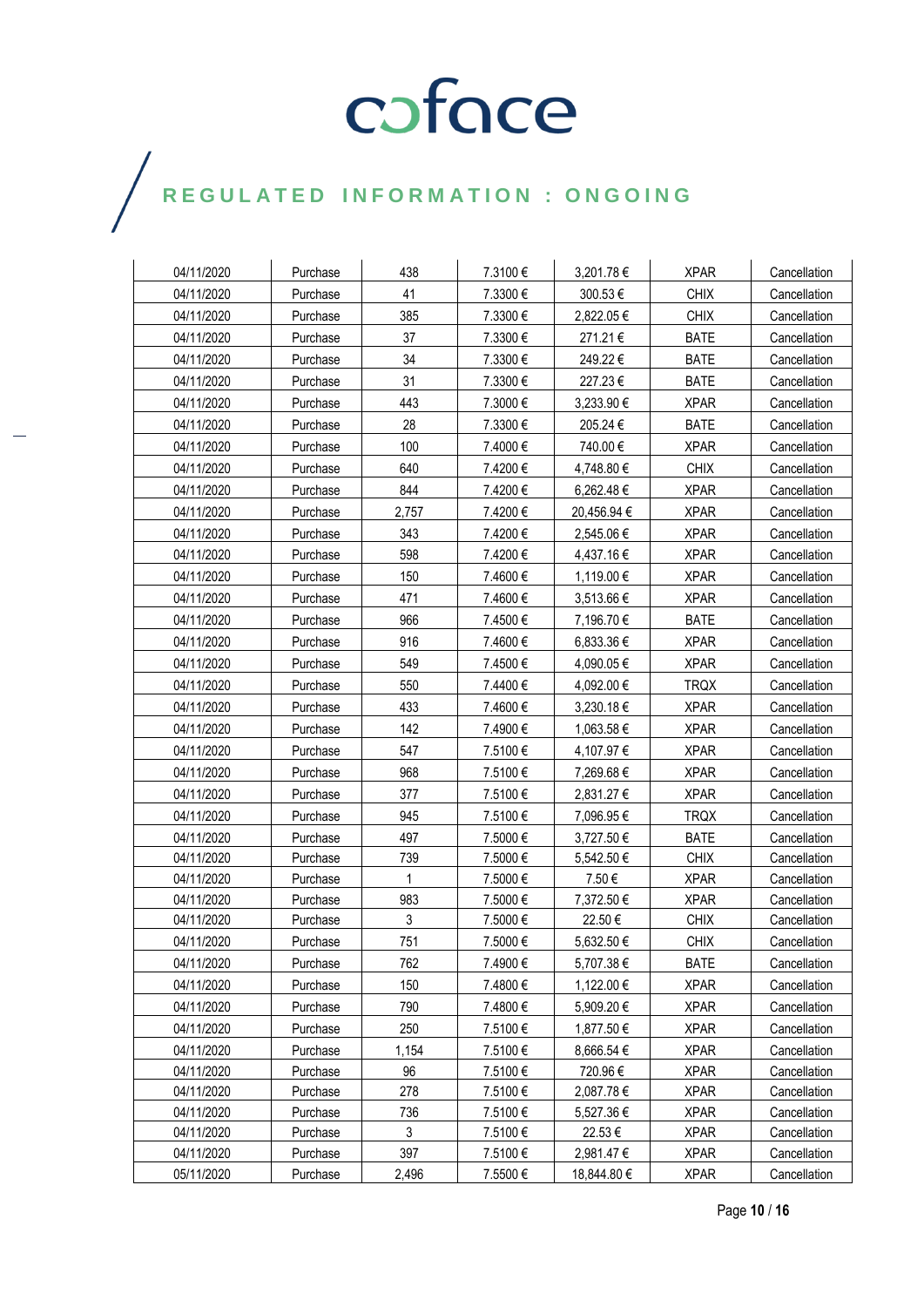| 05/11/2020 | Purchase | 780             | 7.5900€  | 5,920.20€   | <b>XPAR</b> | Cancellation |
|------------|----------|-----------------|----------|-------------|-------------|--------------|
| 05/11/2020 | Purchase | 25              | 7.5400€  | 188.50€     | <b>XPAR</b> | Cancellation |
| 05/11/2020 | Purchase | 78              | 7.5400€  | 588.12€     | <b>XPAR</b> | Cancellation |
| 05/11/2020 | Purchase | 362             | 7.5400€  | 2,729.48€   | <b>XPAR</b> | Cancellation |
| 05/11/2020 | Purchase | 158             | 7.5200€  | 1,188.16 €  | <b>XPAR</b> | Cancellation |
| 05/11/2020 | Purchase | 66              | 7.5200€  | 496.32€     | <b>XPAR</b> | Cancellation |
| 05/11/2020 | Purchase | 252             | 7.5200€  | 1,895.04 €  | <b>XPAR</b> | Cancellation |
| 05/11/2020 | Purchase | 35              | 7.5300€  | 263.55€     | <b>XPAR</b> | Cancellation |
| 05/11/2020 | Purchase | 382             | 7.5300€  | 2,876.46€   | <b>XPAR</b> | Cancellation |
| 05/11/2020 | Purchase | 298             | 7.5600€  | 2,252.88 €  | <b>CHIX</b> | Cancellation |
| 05/11/2020 | Purchase | 121             | 7.5600€  | 914.76€     | <b>CHIX</b> | Cancellation |
| 05/11/2020 | Purchase | 415             | 7.5300€  | 3,124.95 €  | <b>BATE</b> | Cancellation |
| 05/11/2020 | Purchase | 856             | 7.5300€  | 6,445.68€   | <b>XPAR</b> | Cancellation |
| 05/11/2020 | Purchase | 427             | 7.4900€  | 3,198.23 €  | <b>XPAR</b> | Cancellation |
| 05/11/2020 | Purchase | 428             | 7.4600€  | 3,192.88 €  | <b>XPAR</b> | Cancellation |
| 05/11/2020 | Purchase | 153             | 7.4500€  | 1,139.85€   | <b>XPAR</b> | Cancellation |
| 05/11/2020 | Purchase | 360             | 7.4500€  | 2,682.00 €  | <b>XPAR</b> | Cancellation |
| 05/11/2020 | Purchase | 330             | 7.4600€  | 2,461.80 €  | <b>CHIX</b> | Cancellation |
| 05/11/2020 | Purchase | 227             | 7.4700€  | 1,695.69€   | <b>TRQX</b> | Cancellation |
| 05/11/2020 | Purchase | 150             | 7.4600€  | 1,119.00 €  | <b>XPAR</b> | Cancellation |
| 05/11/2020 | Purchase | 595             | 7.4600€  | 4,438.70 €  | <b>XPAR</b> | Cancellation |
| 05/11/2020 | Purchase | 2,020           | 7.4500€  | 15,049.00 € | <b>XPAR</b> | Cancellation |
| 05/11/2020 | Purchase | 227             | 7.4600€  | 1,693.42 €  | <b>TRQX</b> | Cancellation |
| 05/11/2020 | Purchase | 465             | 7.4300 € | 3,454.95 €  | <b>XPAR</b> | Cancellation |
| 05/11/2020 | Purchase | 418             | 7.4200€  | 3,101.56 €  | <b>BATE</b> | Cancellation |
| 05/11/2020 | Purchase | 405             | 7.4200€  | 3,005.10 €  | <b>CHIX</b> | Cancellation |
| 05/11/2020 | Purchase | 401             | 7.4100€  | 2,971.41 €  | <b>XPAR</b> | Cancellation |
| 05/11/2020 | Purchase | 675             | 7.3900€  | 4,988.25€   | <b>XPAR</b> | Cancellation |
| 05/11/2020 | Purchase | 595             | 7.3900€  | 4,397.05€   | <b>XPAR</b> | Cancellation |
| 05/11/2020 | Purchase | 573             | 7.3900€  | 4,234.47 €  | <b>BATE</b> | Cancellation |
| 05/11/2020 | Purchase | 387             | 7.4100€  | 2,867.67 €  | <b>CHIX</b> | Cancellation |
| 05/11/2020 | Purchase | $5\phantom{.0}$ | 7.4000€  | 37.00€      | <b>XPAR</b> | Cancellation |
| 05/11/2020 | Purchase | 192             | 7.4300€  | 1,426.56 €  | <b>XPAR</b> | Cancellation |
| 05/11/2020 | Purchase | 700             | 7.4300 € | 5,201.00 €  | <b>XPAR</b> | Cancellation |
| 05/11/2020 | Purchase | 295             | 7.4300€  | 2,191.85€   | <b>XPAR</b> | Cancellation |
| 05/11/2020 | Purchase | 342             | 7.4300€  | 2,541.06€   | <b>CHIX</b> | Cancellation |
| 05/11/2020 | Purchase | 212             | 7.4300€  | 1,575.16€   | <b>CHIX</b> | Cancellation |
| 05/11/2020 | Purchase | 401             | 7.4000€  | 2,967.40 €  | <b>BATE</b> | Cancellation |
| 05/11/2020 | Purchase | 592             | 7.4000€  | 4,380.80 €  | <b>TRQX</b> | Cancellation |
| 05/11/2020 | Purchase | 984             | 7.4000€  | 7,281.60 €  | <b>XPAR</b> | Cancellation |
| 05/11/2020 | Purchase | 581             | 7.4000€  | 4,299.40 €  | <b>XPAR</b> | Cancellation |
| 05/11/2020 | Purchase | 2,153           | 7.3700€  | 15,867.61 € | <b>XPAR</b> | Cancellation |
| 05/11/2020 | Purchase | 777             | 7.3700€  | 5,726.49€   | <b>XPAR</b> | Cancellation |
|            |          |                 |          |             |             |              |
| 05/11/2020 | Purchase | 410             | 7.3600€  | 3,017.60 €  | <b>XPAR</b> | Cancellation |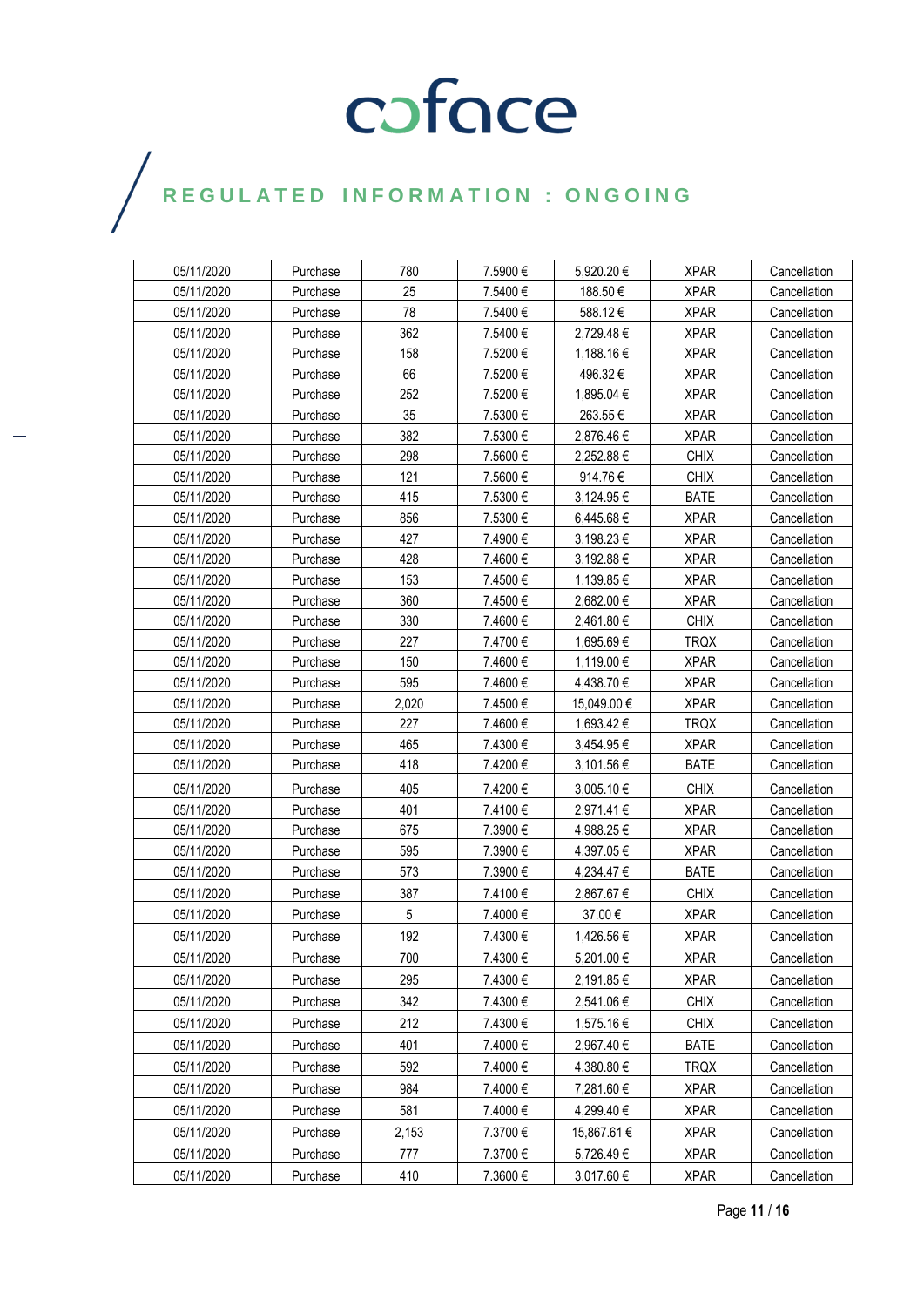### $\bigg)$

| 05/11/2020 | Purchase | 830   | 7.3900 € | 6,133.70€   | <b>XPAR</b> | Cancellation |
|------------|----------|-------|----------|-------------|-------------|--------------|
| 05/11/2020 | Purchase | 37    | 7.3900€  | 273.43€     | <b>XPAR</b> | Cancellation |
| 05/11/2020 | Purchase | 530   | 7.3800€  | 3,911.40 €  | <b>XPAR</b> | Cancellation |
| 05/11/2020 | Purchase | 483   | 7.4000€  | 3,574.20 €  | <b>CHIX</b> | Cancellation |
| 05/11/2020 | Purchase | 2,932 | 7.4200€  | 21,755.44 € | <b>XPAR</b> | Cancellation |
| 05/11/2020 | Purchase | 188   | 7.4500€  | 1,400.60 €  | <b>CHIX</b> | Cancellation |
| 05/11/2020 | Purchase | 899   | 7.4300€  | 6,679.57€   | <b>BATE</b> | Cancellation |
| 05/11/2020 | Purchase | 712   | 7.4400€  | 5,297.28€   | <b>XPAR</b> | Cancellation |
| 05/11/2020 | Purchase | 35    | 7.4400 € | 260.40€     | <b>XPAR</b> | Cancellation |
| 05/11/2020 | Purchase | 44    | 7.4400€  | 327.36€     | <b>XPAR</b> | Cancellation |
| 05/11/2020 | Purchase | 2,000 | 7.4600€  | 14,920.00 € | <b>XPAR</b> | Cancellation |
| 05/11/2020 | Purchase | 894   | 7.4700€  | 6,678.18 €  | <b>TRQX</b> | Cancellation |
| 05/11/2020 | Purchase | 470   | 7.4800€  | 3,515.60 €  | <b>CHIX</b> | Cancellation |
| 05/11/2020 | Purchase | 166   | 7.4800€  | 1,241.68 €  | <b>CHIX</b> | Cancellation |
| 05/11/2020 | Purchase | 211   | 7.4600€  | 1,574.06€   | <b>XPAR</b> | Cancellation |
| 05/11/2020 | Purchase | 698   | 7.4600€  | 5,207.08€   | <b>XPAR</b> | Cancellation |
| 05/11/2020 | Purchase | 160   | 7.4600€  | 1,193.60 €  | <b>XPAR</b> | Cancellation |
| 05/11/2020 | Purchase | 540   | 7.4800 € | 4,039.20€   | <b>XPAR</b> | Cancellation |
| 05/11/2020 | Purchase | 439   | 7.5000€  | 3,292.50 €  | <b>BATE</b> | Cancellation |
| 05/11/2020 | Purchase | 793   | 7.5000€  | 5,947.50€   | <b>XPAR</b> | Cancellation |
| 05/11/2020 | Purchase | 370   | 7.5200€  | 2,782.40 €  | <b>XPAR</b> | Cancellation |
| 05/11/2020 | Purchase | 416   | 7.5200€  | 3,128.32€   | <b>XPAR</b> | Cancellation |
| 05/11/2020 | Purchase | 490   | 7.5000€  | 3,675.00 €  | <b>XPAR</b> | Cancellation |
| 05/11/2020 | Purchase | 1,100 | 7.5600€  | 8,316.00 €  | <b>XPAR</b> | Cancellation |
| 05/11/2020 | Purchase | 302   | 7.5700€  | 2,286.14 €  | <b>CHIX</b> | Cancellation |
| 05/11/2020 | Purchase | 427   | 7.5500€  | 3,223.85 €  | <b>XPAR</b> | Cancellation |
| 05/11/2020 | Purchase | 153   | 7.5400€  | 1,153.62 €  | <b>XPAR</b> | Cancellation |
| 05/11/2020 | Purchase | 310   | 7.5400€  | 2,337.40 €  | <b>XPAR</b> | Cancellation |
| 05/11/2020 | Purchase | 403   | 7.5200€  | 3,030.56 €  | <b>BATE</b> | Cancellation |
| 05/11/2020 | Purchase | 23    | 7.5400€  | 173.42€     | <b>TRQX</b> | Cancellation |
| 05/11/2020 | Purchase | 654   | 7.5300 € | 4,924.62 €  | <b>XPAR</b> | Cancellation |
| 05/11/2020 | Purchase | 407   | 7.5400 € | 3,068.78€   | <b>TRQX</b> | Cancellation |
| 05/11/2020 | Purchase | 297   | 7.5300€  | 2,236.41€   | <b>CHIX</b> | Cancellation |
| 05/11/2020 | Purchase | 500   | 7.5100€  | 3,755.00 €  | <b>XPAR</b> | Cancellation |
| 05/11/2020 | Purchase | 401   | 7.5000€  | 3,007.50 €  | <b>XPAR</b> | Cancellation |
| 05/11/2020 | Purchase | 265   | 7.5100€  | 1,990.15 €  | <b>XPAR</b> | Cancellation |
| 05/11/2020 | Purchase | 212   | 7.5100€  | 1,592.12 €  | <b>XPAR</b> | Cancellation |
| 05/11/2020 | Purchase | 296   | 7.5200€  | 2,225.92 €  | <b>CHIX</b> | Cancellation |
| 05/11/2020 | Purchase | 663   | 7.5000€  | 4,972.50 €  | <b>XPAR</b> | Cancellation |
| 05/11/2020 | Purchase | 703   | 7.5000€  | 5,272.50 €  | <b>XPAR</b> | Cancellation |
| 05/11/2020 | Purchase | 809   | 7.5100€  | 6,075.59€   | <b>XPAR</b> | Cancellation |
| 05/11/2020 | Purchase | 408   | 7.5100€  | 3,064.08 €  | <b>CHIX</b> | Cancellation |
| 05/11/2020 | Purchase | 608   | 7.5100€  | 4,566.08 €  | <b>XPAR</b> | Cancellation |

Page **12** / **16**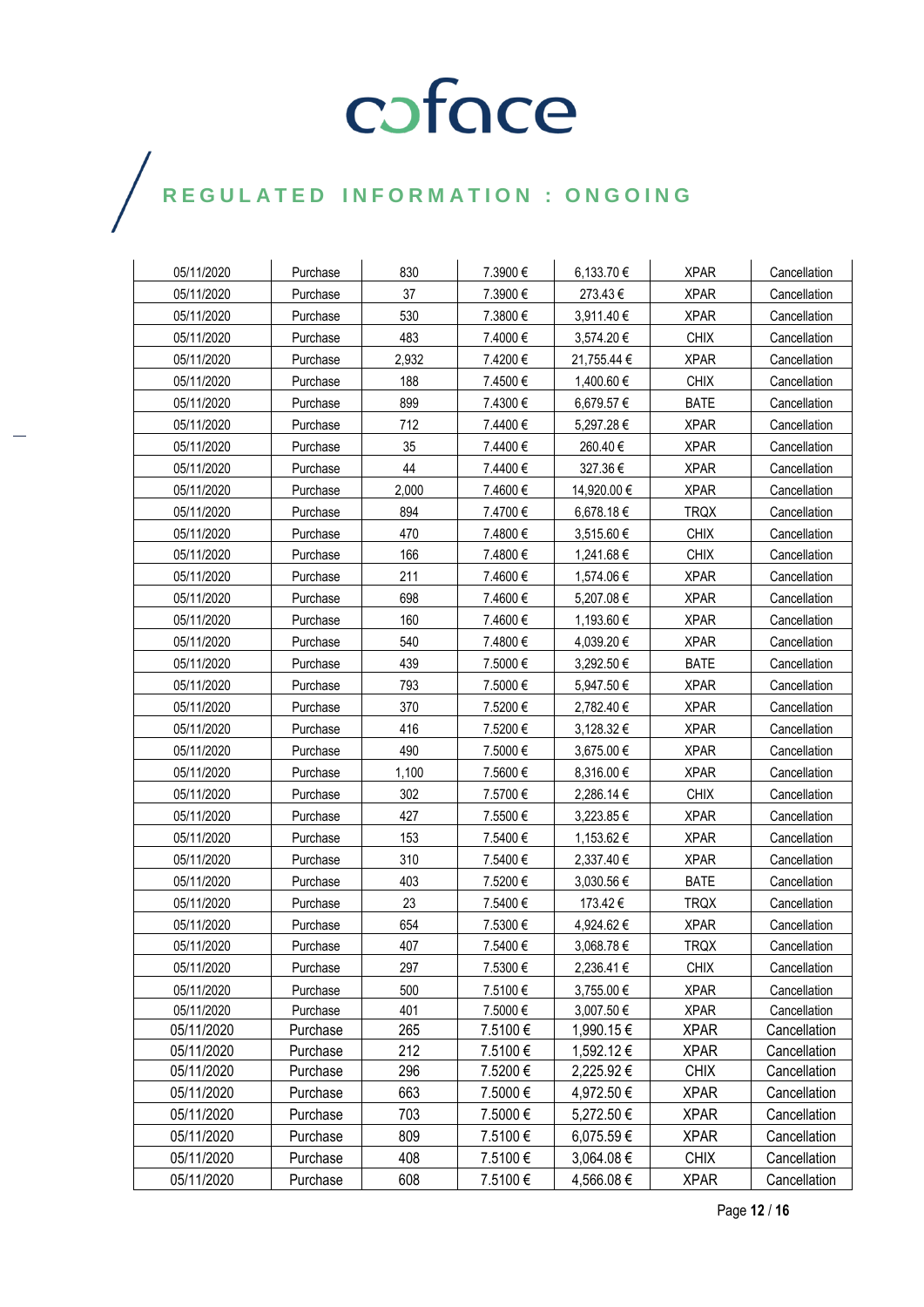| 05/11/2020 | Purchase | 5     | 7.5100€ | 37.55€      | <b>XPAR</b> | Cancellation |
|------------|----------|-------|---------|-------------|-------------|--------------|
| 05/11/2020 | Purchase | 455   | 7.5000€ | 3,412.50€   | <b>BATE</b> | Cancellation |
| 05/11/2020 | Purchase | 127   | 7.5000€ | 952.50€     | <b>BATE</b> | Cancellation |
| 05/11/2020 | Purchase | 1,073 | 7.5000€ | 8,047.50 €  | <b>XPAR</b> | Cancellation |
| 05/11/2020 | Purchase | 62    | 7.5100€ | 465.62€     | <b>TRQX</b> | Cancellation |
| 05/11/2020 | Purchase | 720   | 7.4900€ | 5,392.80 €  | <b>XPAR</b> | Cancellation |
| 05/11/2020 | Purchase | 73    | 7.5100€ | 548.23€     | <b>TRQX</b> | Cancellation |
| 05/11/2020 | Purchase | 11    | 7.5100€ | 82.61€      | <b>TRQX</b> | Cancellation |
| 05/11/2020 | Purchase | 411   | 7.4700€ | 3,070.17 €  | <b>XPAR</b> | Cancellation |
| 05/11/2020 | Purchase | 416   | 7.4700€ | 3,107.52 €  | <b>XPAR</b> | Cancellation |
| 05/11/2020 | Purchase | 196   | 7.4700€ | 1,464.12 €  | <b>XPAR</b> | Cancellation |
| 05/11/2020 | Purchase | 201   | 7.5000€ | 1,507.50 €  | <b>BATE</b> | Cancellation |
| 05/11/2020 | Purchase | 120   | 7.5000€ | 900.00€     | <b>BATE</b> | Cancellation |
| 05/11/2020 | Purchase | 1,675 | 7.5100€ | 12,579.25 € | <b>XPAR</b> | Cancellation |
| 05/11/2020 | Purchase | 903   | 7.5100€ | 6,781.53€   | <b>XPAR</b> | Cancellation |
| 05/11/2020 | Purchase | 544   | 7.5000€ | 4,080.00 €  | <b>TRQX</b> | Cancellation |
| 05/11/2020 | Purchase | 586   | 7.5300€ | 4,412.58 €  | <b>XPAR</b> | Cancellation |
| 05/11/2020 | Purchase | 832   | 7.5300€ | 6,264.96 €  | <b>CHIX</b> | Cancellation |
| 05/11/2020 | Purchase | 505   | 7.5300€ | 3,802.65 €  | <b>XPAR</b> | Cancellation |
| 05/11/2020 | Purchase | 100   | 7.5300€ | 753.00€     | <b>XPAR</b> | Cancellation |
| 05/11/2020 | Purchase | 882   | 7.6000€ | 6,703.20€   | <b>XPAR</b> | Cancellation |
| 05/11/2020 | Purchase | 481   | 7.6000€ | 3,655.60 €  | <b>XPAR</b> | Cancellation |
| 05/11/2020 | Purchase | 700   | 7.6100€ | 5,327.00 €  | <b>XPAR</b> | Cancellation |
| 05/11/2020 | Purchase | 60    | 7.6100€ | 456.60€     | <b>XPAR</b> | Cancellation |
| 05/11/2020 | Purchase | 12    | 7.6100€ | 91.32€      | <b>CHIX</b> | Cancellation |
| 05/11/2020 | Purchase | 286   | 7.6100€ | 2,176.46 €  | <b>CHIX</b> | Cancellation |
| 05/11/2020 | Purchase | 2,515 | 7.6000€ | 19,114.00 € | <b>XPAR</b> | Cancellation |
| 05/11/2020 | Purchase | 891   | 7.5800€ | 6,753.78 €  | <b>BATE</b> | Cancellation |
| 05/11/2020 | Purchase | 452   | 7.5800€ | 3,426.16 €  | <b>TRQX</b> | Cancellation |
| 05/11/2020 | Purchase | 2,128 | 7.6000€ | 16,172.80 € | <b>XPAR</b> | Cancellation |
| 05/11/2020 | Purchase | 469   | 7.6000€ | 3,564.40 €  | <b>BATE</b> | Cancellation |
| 05/11/2020 | Purchase | 1,021 | 7.6000€ | 7,759.60 €  | <b>XPAR</b> | Cancellation |
| 05/11/2020 | Purchase | 770   | 7.6000€ | 5,852.00 €  | <b>CHIX</b> | Cancellation |
| 05/11/2020 | Purchase | 21    | 7.6000€ | 159.60€     | <b>XPAR</b> | Cancellation |
| 05/11/2020 | Purchase | 289   | 7.6000€ | 2,196.40 €  | <b>XPAR</b> | Cancellation |
| 05/11/2020 | Purchase | 220   | 7.6000€ | 1,672.00 €  | <b>XPAR</b> | Cancellation |
| 05/11/2020 | Purchase | 321   | 7.6000€ | 2,439.60 €  | <b>XPAR</b> | Cancellation |
| 05/11/2020 | Purchase | 232   | 7.6000€ | 1,763.20 €  | <b>XPAR</b> | Cancellation |
| 05/11/2020 | Purchase | 795   | 7.6100€ | 6,049.95€   | <b>CHIX</b> | Cancellation |
| 05/11/2020 | Purchase | 25    | 7.6100€ | 190.25€     | <b>BATE</b> | Cancellation |
| 05/11/2020 | Purchase | 764   | 7.6100€ | 5,814.04 €  | <b>BATE</b> | Cancellation |
| 05/11/2020 | Purchase | 788   | 7.6100€ | 5,996.68 €  | <b>TRQX</b> | Cancellation |
| 05/11/2020 | Purchase | 1,136 | 7.6100€ | 8,644.96 €  | <b>XPAR</b> | Cancellation |
| 05/11/2020 | Purchase | 171   | 7.6100€ | 1,301.31 €  | <b>XPAR</b> | Cancellation |
| 05/11/2020 | Purchase | 1,249 | 7.6100€ | 9,504.89€   | <b>XPAR</b> | Cancellation |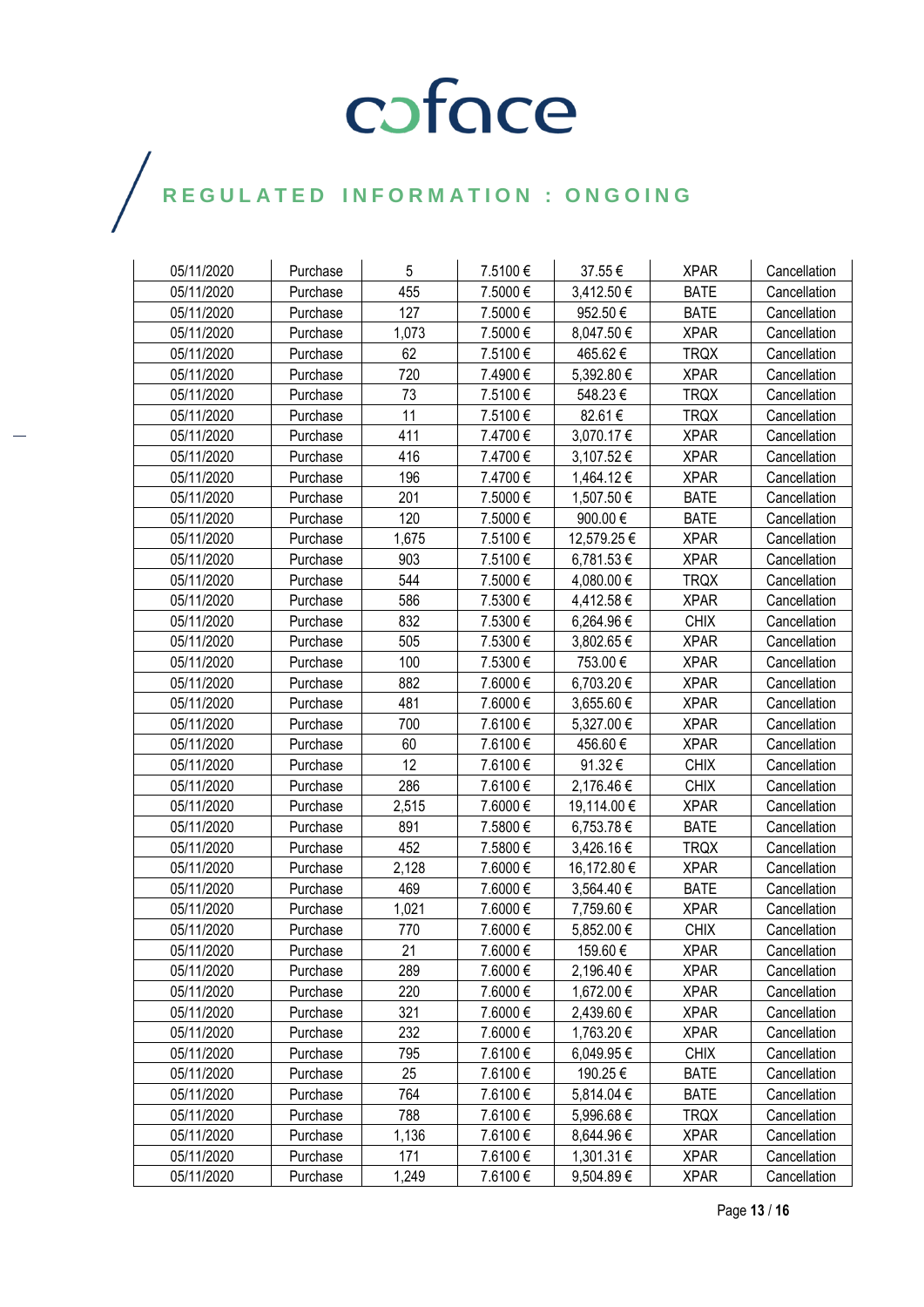| 05/11/2020 | Purchase | 51    | 7.6100€  | 388.11€     | <b>XPAR</b> | Cancellation |
|------------|----------|-------|----------|-------------|-------------|--------------|
| 05/11/2020 | Purchase | 30    | 7.6300€  | 228.90€     | <b>XPAR</b> | Cancellation |
| 05/11/2020 | Purchase | 150   | 7.6300€  | 1,144.50 €  | <b>XPAR</b> | Cancellation |
| 05/11/2020 | Purchase | 268   | 7.6300 € | 2,044.84 €  | <b>XPAR</b> | Cancellation |
| 05/11/2020 | Purchase | 1,426 | 7.6300€  | 10,880.38 € | <b>XPAR</b> | Cancellation |
| 06/11/2020 | Purchase | 647   | 7.7100€  | 4,988.37 €  | <b>XPAR</b> | Cancellation |
| 06/11/2020 | Purchase | 2,092 | 7.7500€  | 16,213.00 € | <b>XPAR</b> | Cancellation |
| 06/11/2020 | Purchase | 2,601 | 7.7600€  | 20,183.76 € | <b>XPAR</b> | Cancellation |
| 06/11/2020 | Purchase | 436   | 7.7300€  | 3,370.28 €  | <b>XPAR</b> | Cancellation |
| 06/11/2020 | Purchase | 403   | 7.7200€  | 3,111.16 €  | <b>CHIX</b> | Cancellation |
| 06/11/2020 | Purchase | 436   | 7.7200€  | 3,365.92 €  | <b>XPAR</b> | Cancellation |
| 06/11/2020 | Purchase | 1,393 | 7.7100€  | 10,740.03 € | <b>XPAR</b> | Cancellation |
| 06/11/2020 | Purchase | 628   | 7.7200€  | 4,848.16€   | <b>BATE</b> | Cancellation |
| 06/11/2020 | Purchase | 445   | 7.7100€  | 3,430.95 €  | <b>XPAR</b> | Cancellation |
| 06/11/2020 | Purchase | 500   | 7.7000€  | 3,850.00 €  | <b>TRQX</b> | Cancellation |
| 06/11/2020 | Purchase | 570   | 7.7000€  | 4,389.00 €  | <b>XPAR</b> | Cancellation |
| 06/11/2020 | Purchase | 393   | 7.6900€  | 3,022.17 €  | <b>CHIX</b> | Cancellation |
| 06/11/2020 | Purchase | 118   | 7.6600€  | 903.88€     | <b>XPAR</b> | Cancellation |
| 06/11/2020 | Purchase | 260   | 7.6600€  | 1,991.60 €  | <b>XPAR</b> | Cancellation |
| 06/11/2020 | Purchase | 23    | 7.6600€  | 176.18€     | <b>XPAR</b> | Cancellation |
| 06/11/2020 | Purchase | 78    | 7.6400€  | 595.92€     | <b>XPAR</b> | Cancellation |
| 06/11/2020 | Purchase | 160   | 7.6400€  | 1,222.40 €  | <b>XPAR</b> | Cancellation |
| 06/11/2020 | Purchase | 237   | 7.6400€  | 1,810.68 €  | <b>XPAR</b> | Cancellation |
| 06/11/2020 | Purchase | 181   | 7.6800€  | 1,390.08 €  | <b>BATE</b> | Cancellation |
| 06/11/2020 | Purchase | 575   | 7.6300€  | 4,387.25 €  | <b>XPAR</b> | Cancellation |
| 06/11/2020 | Purchase | 100   | 7.6200€  | 762.00€     | <b>XPAR</b> | Cancellation |
| 06/11/2020 | Purchase | 414   | 7.6200€  | 3,154.68 €  | <b>CHIX</b> | Cancellation |
| 06/11/2020 | Purchase | 731   | 7.6200€  | 5,570.22 €  | <b>XPAR</b> | Cancellation |
| 06/11/2020 | Purchase | 815   | 7.6200€  | 6,210.30 €  | <b>XPAR</b> | Cancellation |
| 06/11/2020 | Purchase | 407   | 7.6400€  | 3,109.48€   | <b>BATE</b> | Cancellation |
| 06/11/2020 | Purchase | 123   | 7.6000€  | 934.80€     | <b>XPAR</b> | Cancellation |
| 06/11/2020 | Purchase | 100   | 7.6000€  | 760.00€     | <b>XPAR</b> | Cancellation |
| 06/11/2020 | Purchase | 208   | 7.6000€  | 1,580.80 €  | <b>XPAR</b> | Cancellation |
| 06/11/2020 | Purchase | 1,223 | 7.6000€  | 9,294.80€   | <b>XPAR</b> | Cancellation |
| 06/11/2020 | Purchase | 921   | 7.6000€  | 6,999.60 €  | <b>XPAR</b> | Cancellation |
| 06/11/2020 | Purchase | 1,297 | 7.6100€  | 9,870.17 €  | <b>XPAR</b> | Cancellation |
| 06/11/2020 | Purchase | 360   | 7.6100€  | 2,739.60 €  | <b>TRQX</b> | Cancellation |
| 06/11/2020 | Purchase | 476   | 7.6100€  | 3,622.36 €  | <b>BATE</b> | Cancellation |
| 06/11/2020 | Purchase | 40    | 7.6100€  | 304.40€     | <b>XPAR</b> | Cancellation |
| 06/11/2020 | Purchase | 383   | 7.6100€  | 2,914.63€   | <b>XPAR</b> | Cancellation |
| 06/11/2020 | Purchase | 617   | 7.5900€  | 4,683.03 €  | <b>CHIX</b> | Cancellation |
| 06/11/2020 | Purchase | 416   | 7.5900€  | 3,157.44 €  | <b>XPAR</b> | Cancellation |
| 06/11/2020 | Purchase | 731   | 7.5900€  | 5,548.29€   | <b>XPAR</b> | Cancellation |
| 06/11/2020 | Purchase | 88    | 7.5900€  | 667.92€     | <b>CHIX</b> | Cancellation |

 $\bigg)$ 

Page **14** / **16**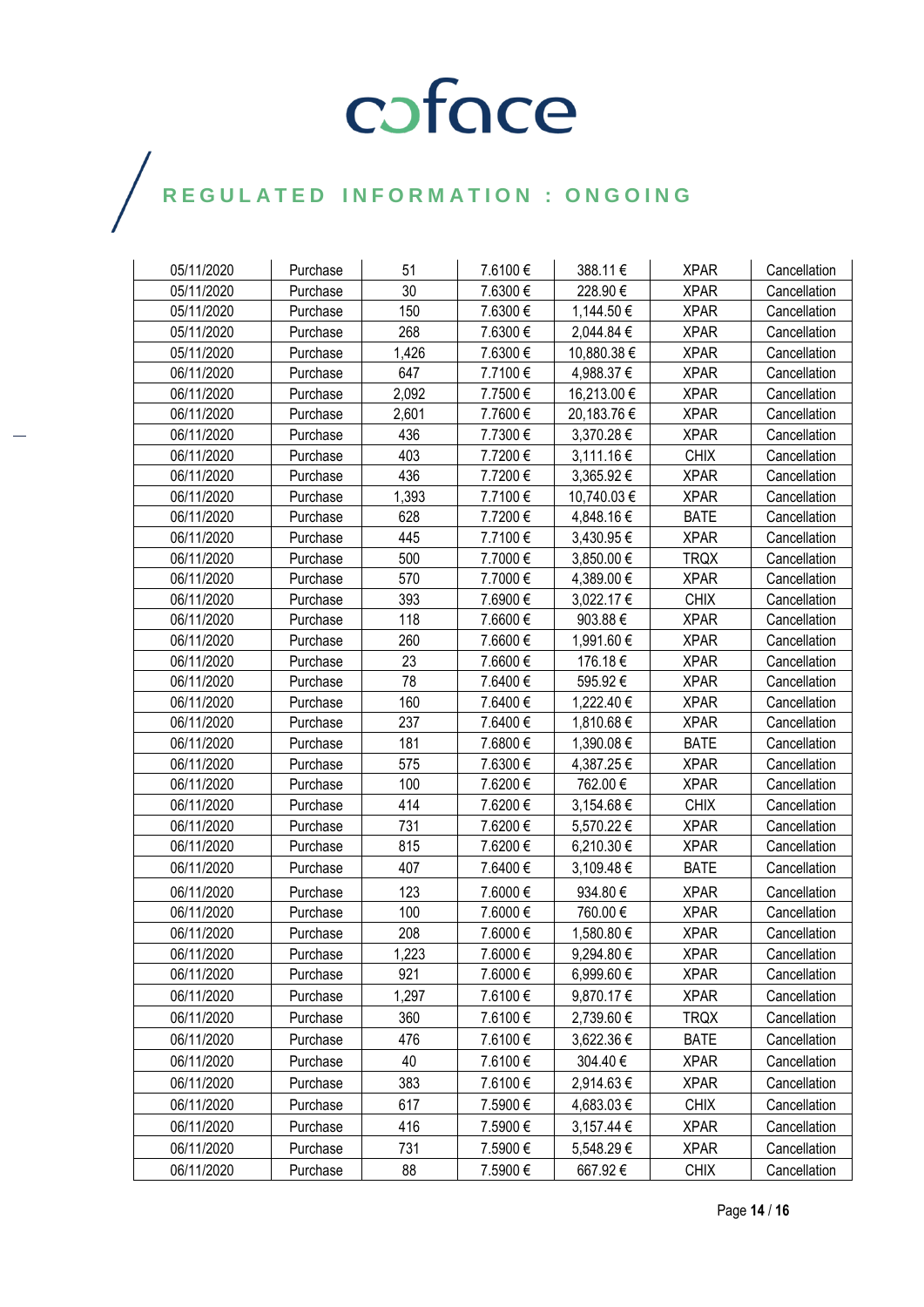| 06/11/2020 | Purchase | 469   | 7.5800 € | 3,555.02 €     | <b>XPAR</b> | Cancellation |
|------------|----------|-------|----------|----------------|-------------|--------------|
| 06/11/2020 | Purchase | 300   | 7.5800€  | 2,274.00 €     | <b>XPAR</b> | Cancellation |
| 06/11/2020 | Purchase | 1,339 | 7.5800 € | 10,149.62 €    | <b>XPAR</b> | Cancellation |
| 06/11/2020 | Purchase | 50    | 7.6000 € | 380.00 €       | <b>XPAR</b> | Cancellation |
| 06/11/2020 | Purchase | 216   | 7.6200 € | 1,645.92 €     | <b>XPAR</b> | Cancellation |
| 06/11/2020 | Purchase | 2,000 | 7.5900€  | 15,180.00 €    | <b>XPAR</b> | Cancellation |
| 06/11/2020 | Purchase | 2,000 | 7.5400 € | 15,080.00 €    | <b>XPAR</b> | Cancellation |
| 06/11/2020 | Purchase | 1,270 | 7.5200€  | 9,550.40 $\in$ | <b>XPAR</b> | Cancellation |
| 06/11/2020 | Purchase | 730   | 7.5200€  | 5,489.60 €     | <b>XPAR</b> | Cancellation |
| 06/11/2020 | Purchase | 1,000 | 7.5100 € | 7,510.00 €     | <b>XPAR</b> | Cancellation |
| 06/11/2020 | Purchase | 1,000 | 7.5100 € | 7,510.00 €     | <b>XPAR</b> | Cancellation |
| 06/11/2020 | Purchase | 1,000 | 7.5000 € | 7,500.00 €     | <b>XPAR</b> | Cancellation |
| 06/11/2020 | Purchase | 779   | 7.5000 € | 5,842.50 €     | <b>XPAR</b> | Cancellation |
| 06/11/2020 | Purchase | 221   | 7.5000€  | 1,657.50 €     | <b>XPAR</b> | Cancellation |
| 06/11/2020 | Purchase | 124   | 7.5000 € | 930.00 €       | <b>XPAR</b> | Cancellation |
| 06/11/2020 | Purchase | 347   | 7.5000€  | 2,602.50 €     | <b>XPAR</b> | Cancellation |
| 06/11/2020 | Purchase | 529   | 7.5000€  | 3,967.50 €     | <b>XPAR</b> | Cancellation |
| 06/11/2020 | Purchase | 54    | 7.5100€  | 405.54 €       | <b>XPAR</b> | Cancellation |